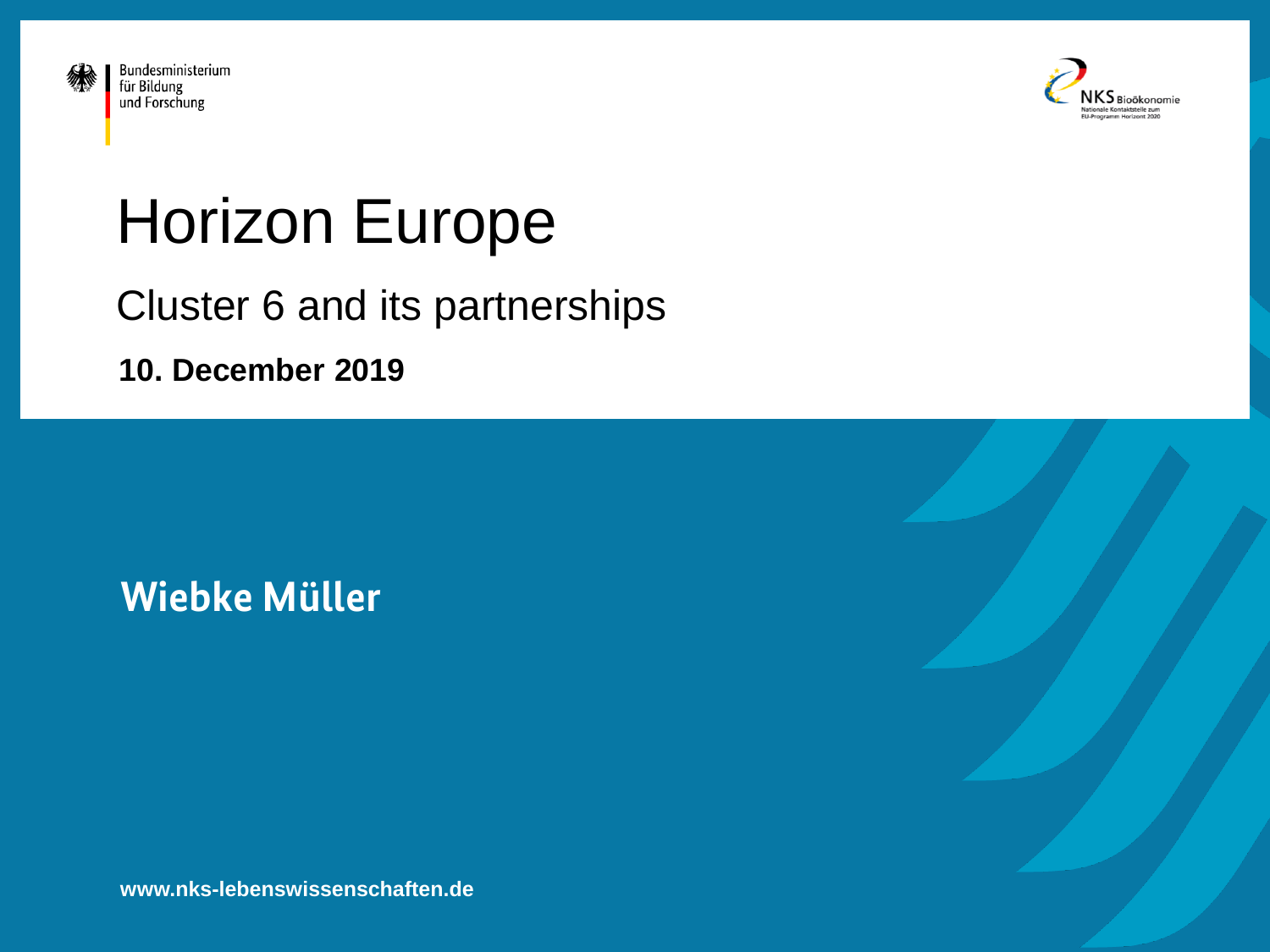



## Today's Main Questions

- 1. What will Horizon Europe look like, specifically regarding research on organic farming?
- 2. What partnerships will there be in Horizon Europe?
- 3. What options will existing partnerships have to continue?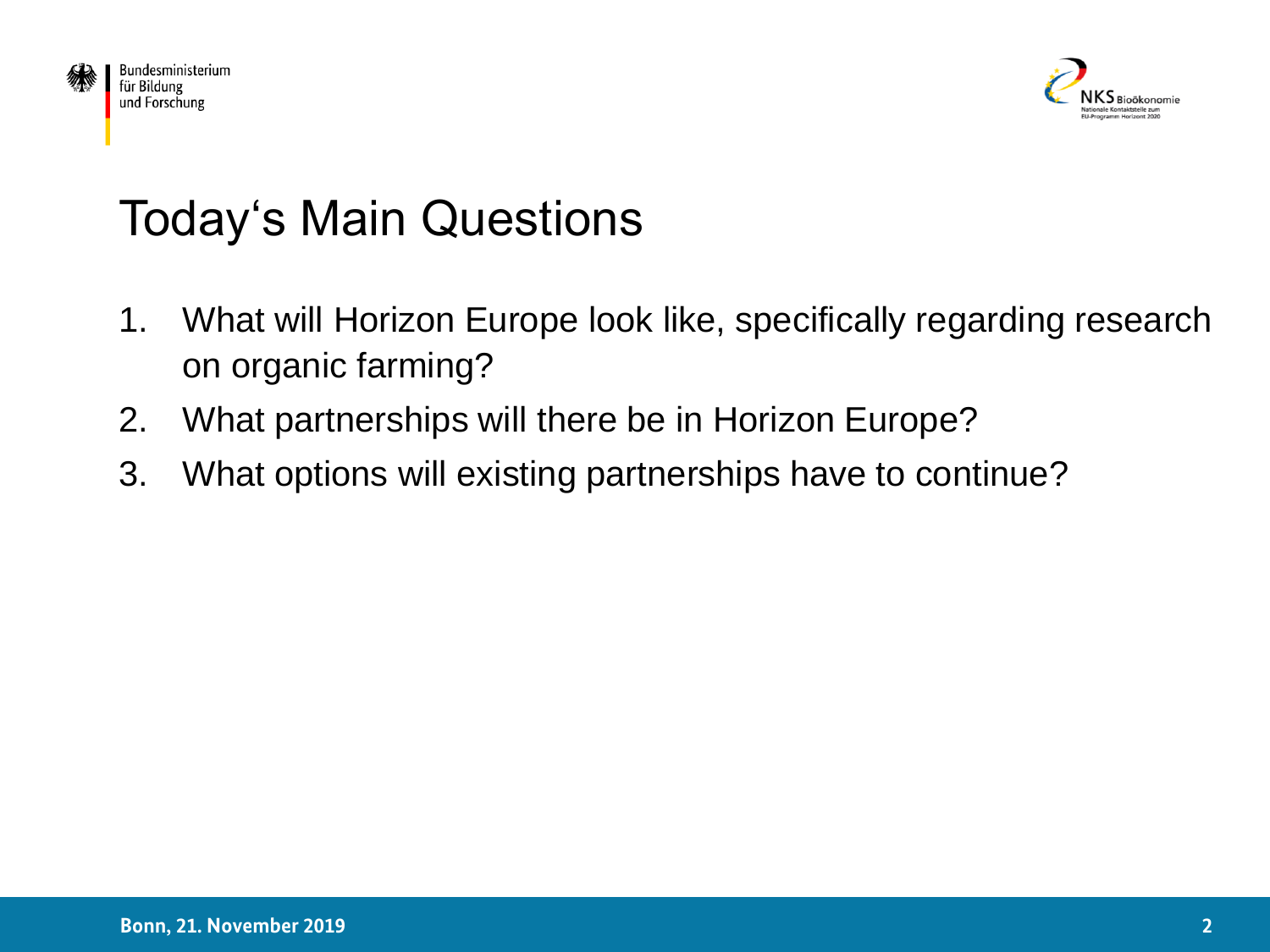



## "Disclaimer"

- Most information to date has to be considered to be preliminary
- Subject to approval by new Commission
- However, hard-won compromises unlikely to be questioned again
- Some elements, like missions and partnerships, are already in work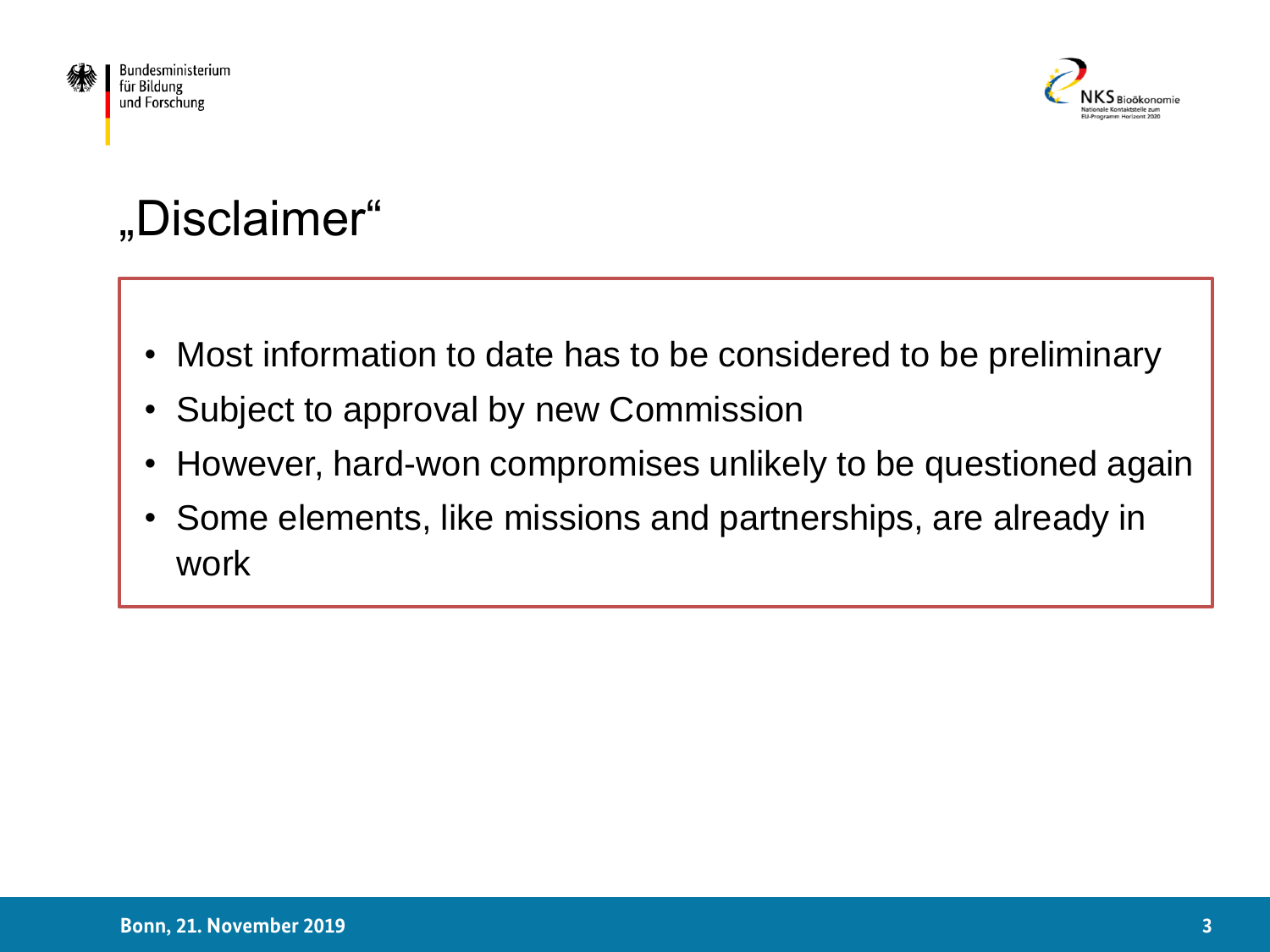



## Question 1

• What will Horizon Europe look like, specifically regarding research on organic farming?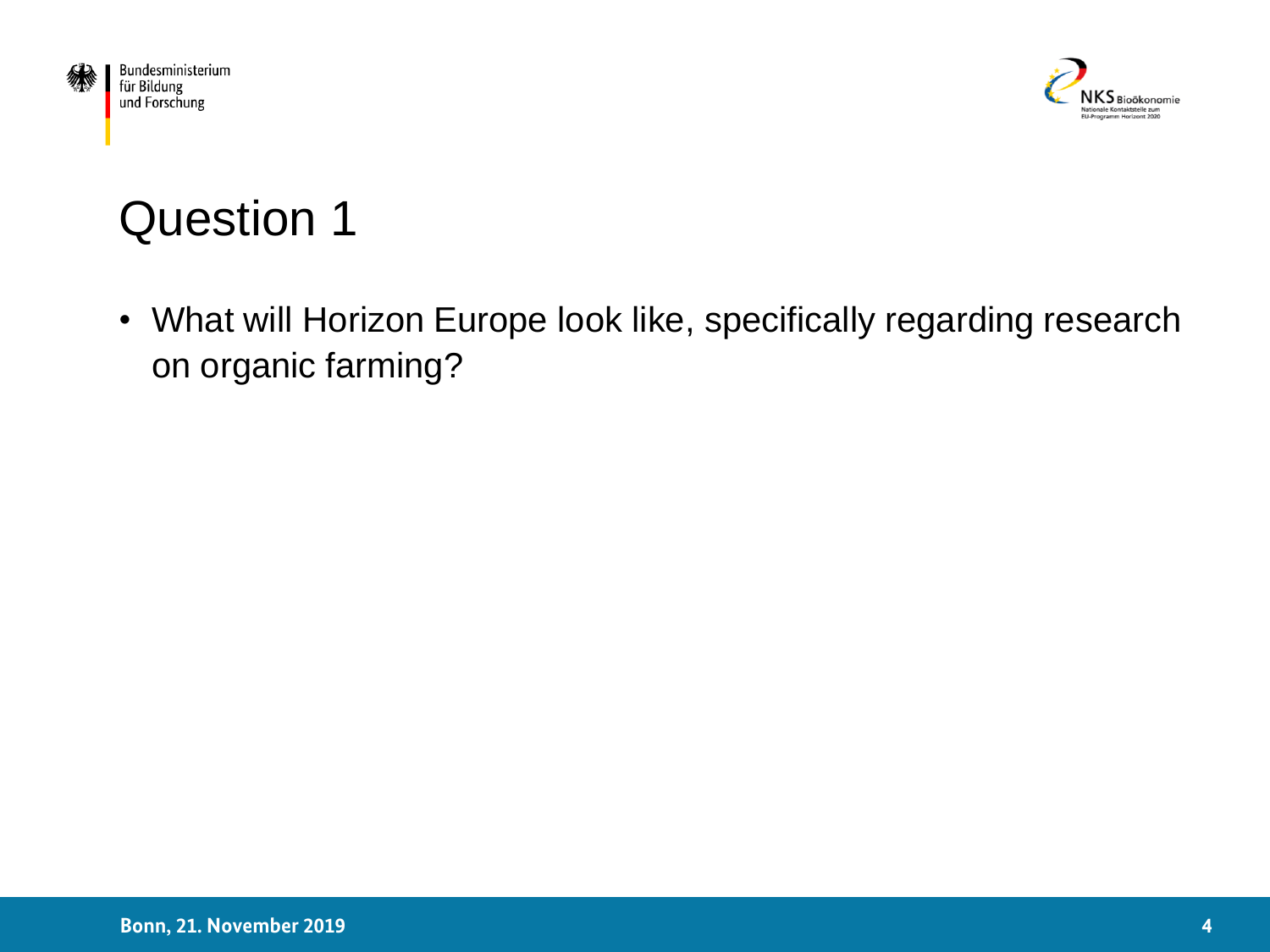



## Some facts and general principles of Horizon Europe

- Framework Programme for 2021 to 2027
- Proposed budget: 100 billion
- Stronger focus on sustainability (social, environmental, economic)
- Impact becomes even more important
- Co-creation is a guiding principle
- More integrative at all levels (disciplines, stakeholders etc.)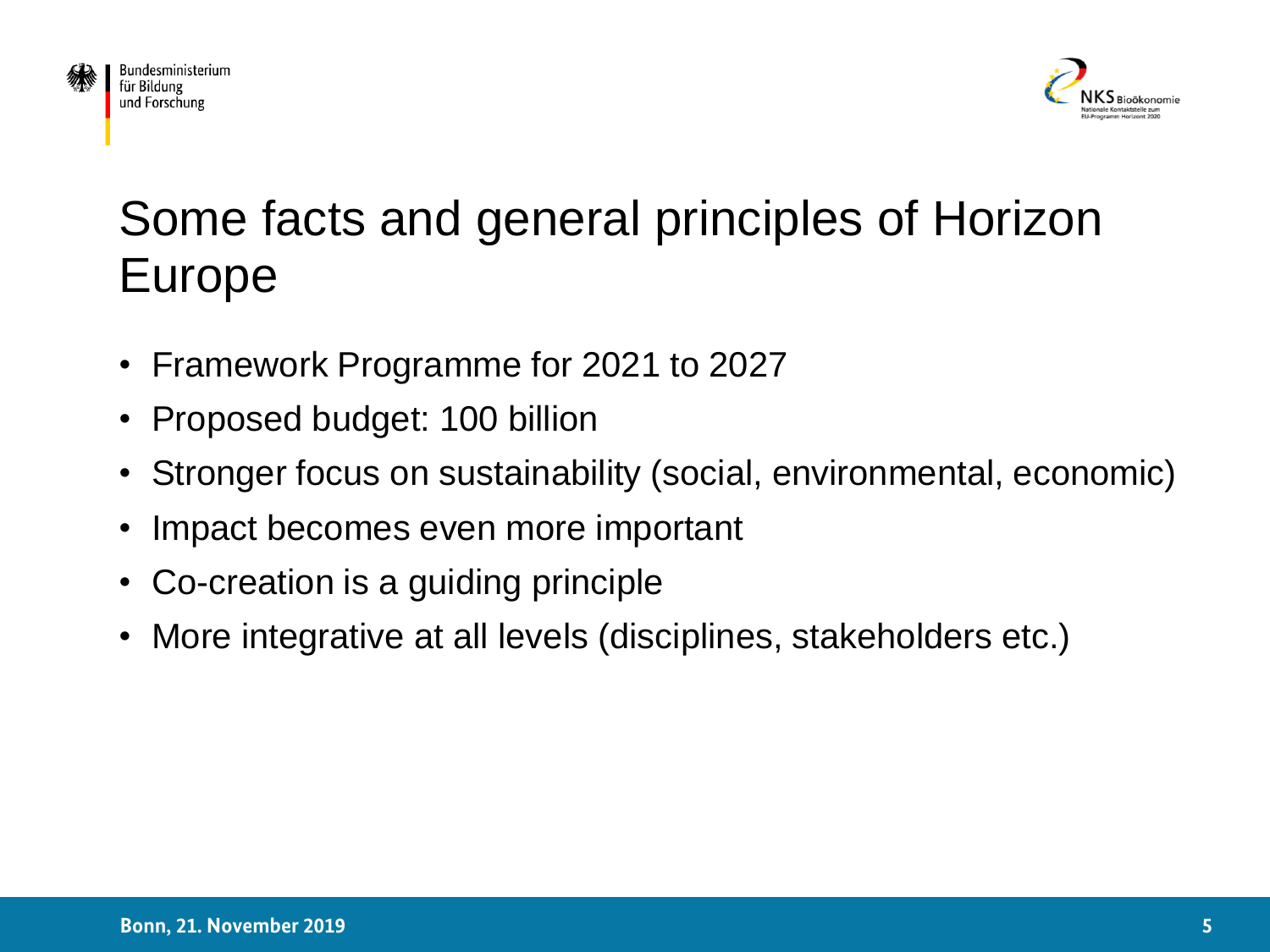



#### Horizon Europe: Proposed Structure

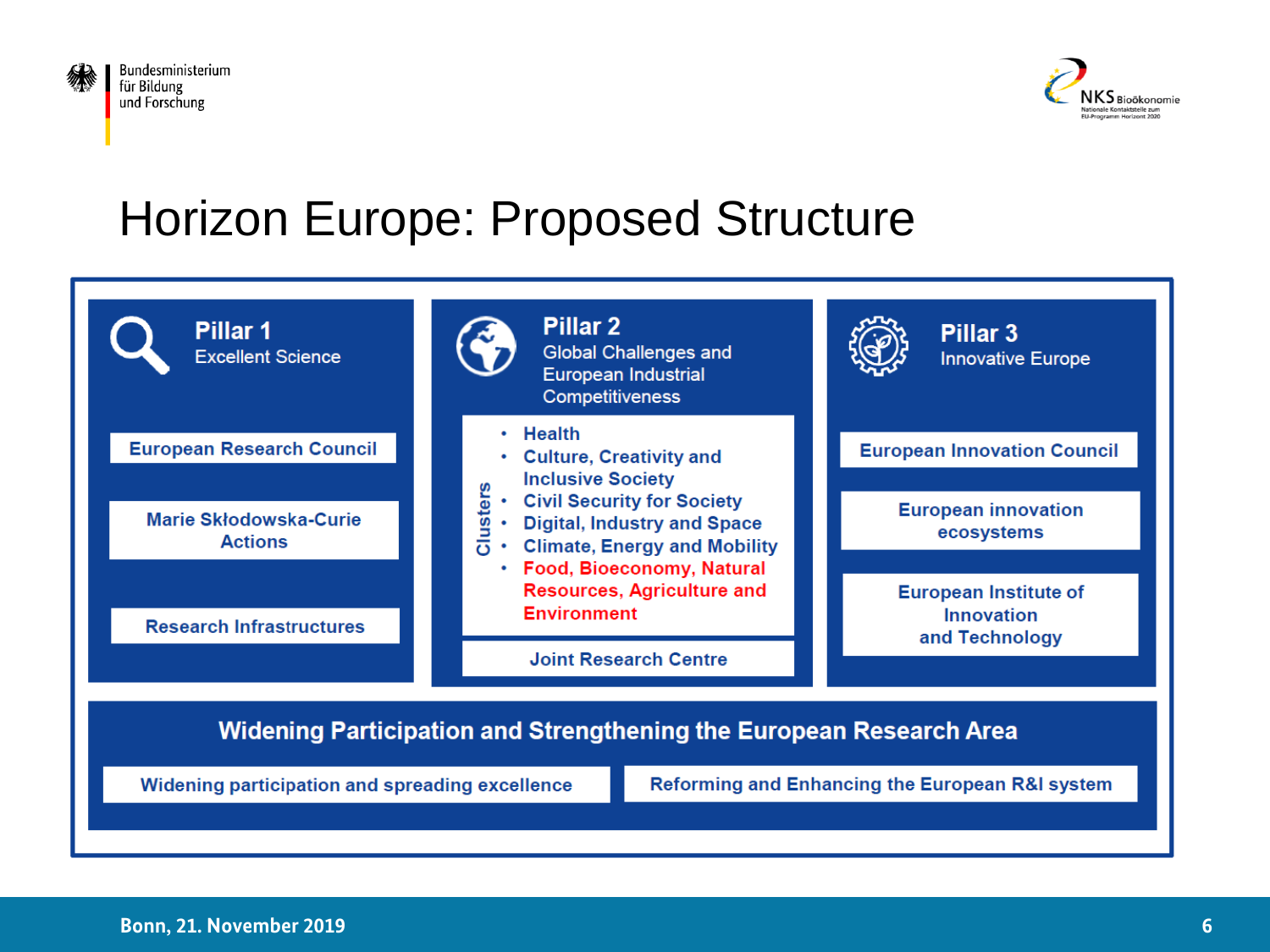



#### Cluster 6: Food, Bioeconomy, Natural Resources, Agriculture & Environment

#### *Key Research and Innovation Orientations*

- 1. Environmental Observation
- 2. Biodiversity and Natural Capital
- 3. Agriculture, Forestry and Rural Areas
- 4. Seas, Oceans and Inland Waters
- 5. Food Systems
- 6. Bio-based Innovation Systems
- 7. Circular Systems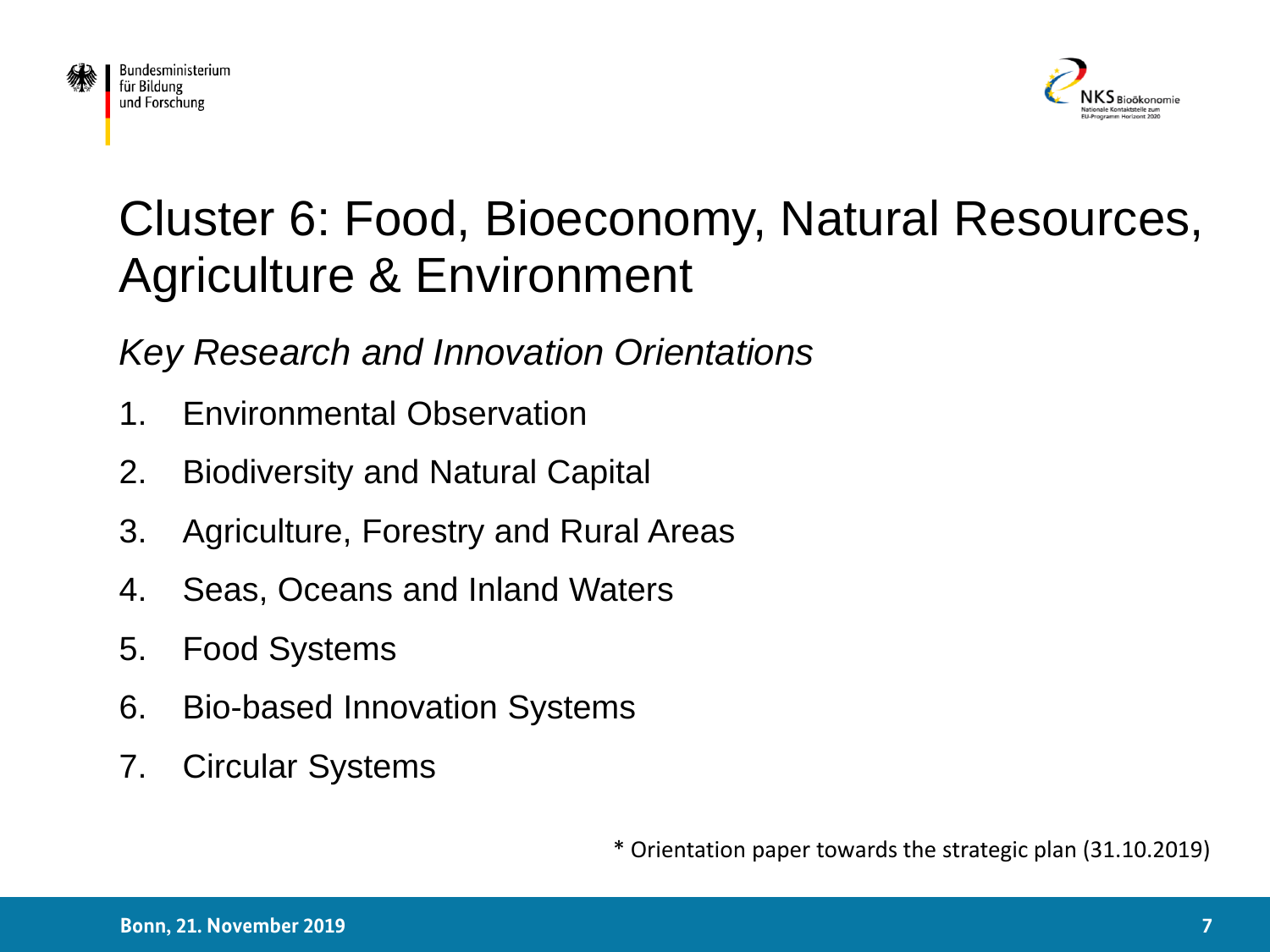



#### Cluster 6: Food, Bioeconomy, Natural Resources, Agriculture & Environment

*Key Research and Innovation Orientations*

- 1. Environmental Observation
- 2. Biodiversity and Natural Capital
- 3. Agriculture, Forestry and Rural Areas
- 4. Seas, Oceans and Inland Waters
- 5. Food Systems
- 6. Bio-based Innovation Systems
- 7. Circular Systems

\* Orientation paper towards the strategic plan (31.10.2019)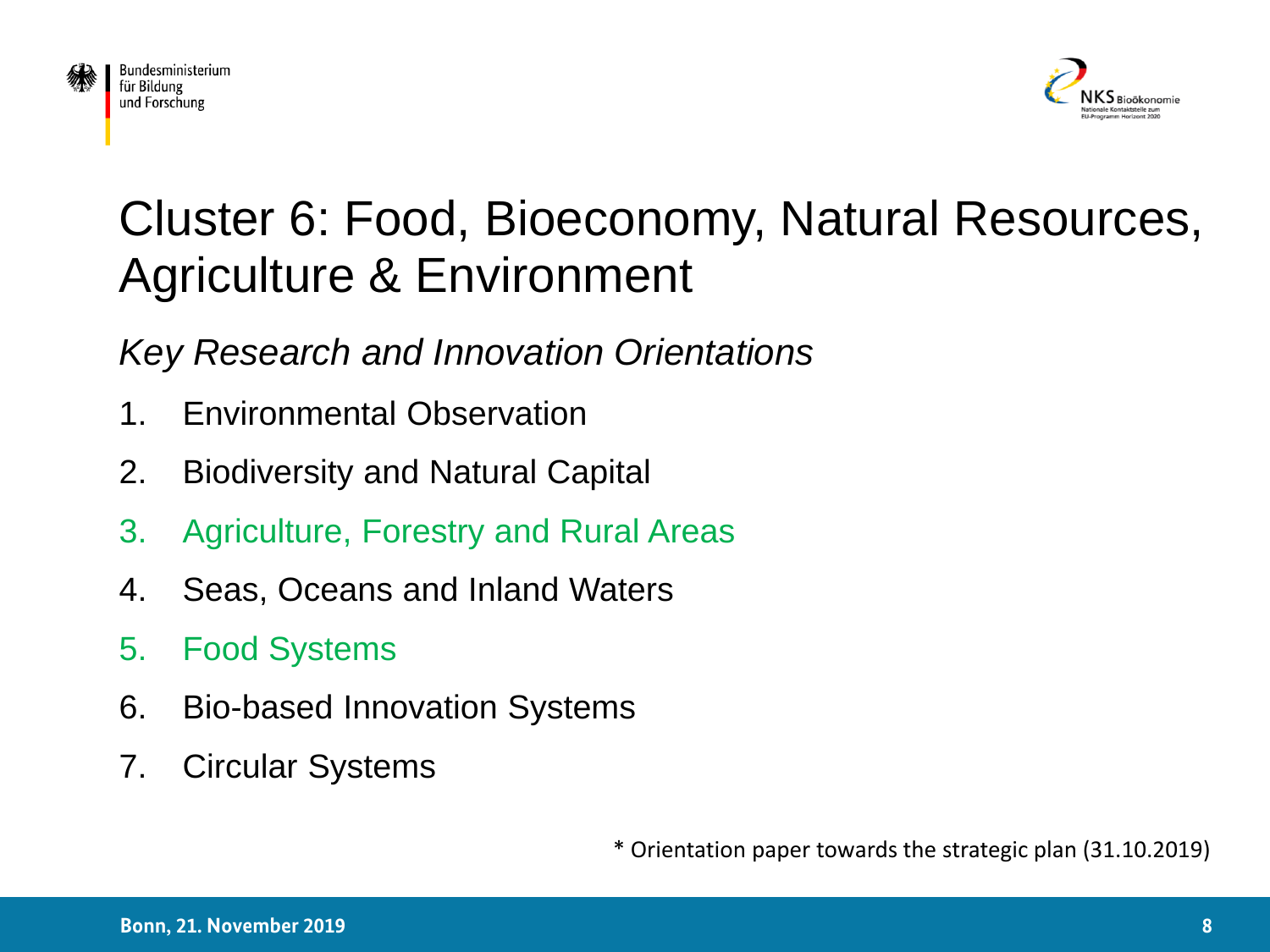



#### Agriculture, Forestry and Rural Areas: Organic Farming

- The planned partnership "Accelerating farming systems transition: agroecology living labs and research infrastructures" will support implementation and upscaling of agro-ecological approaches in primary production, including organic and mixed farming or agroforestry.
- Particular attention will be given to fruits and vegetables, EU-grown plant proteins and the organic sector.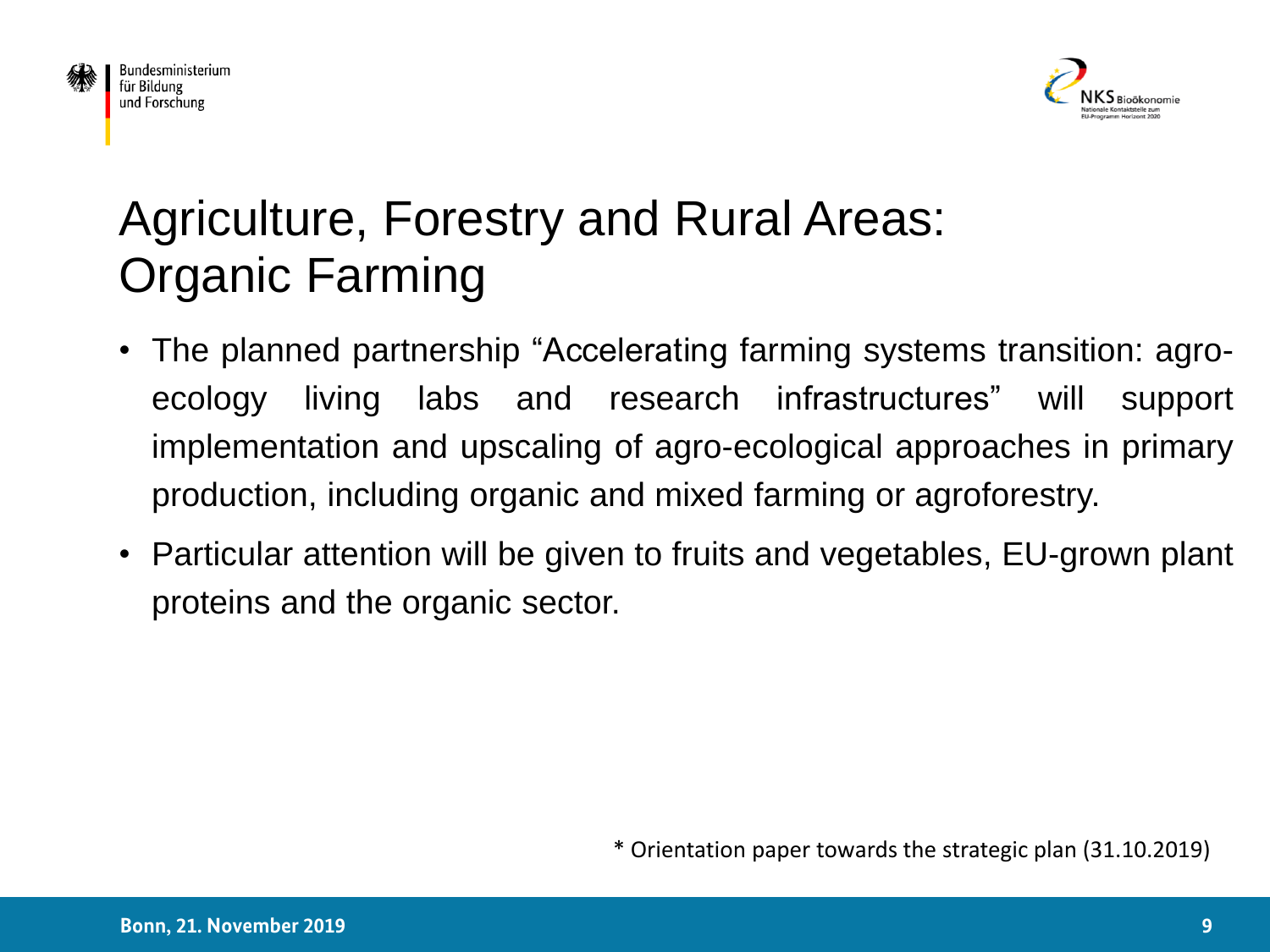



#### Food Systems

- No explicit mention of organic farming
- Food system transformation which shifts towards more sustainable, healthy diets and aims to ensure food and nutrition security for all
- Better understanding of interactions between different components of food systems for a sustainable, climate-neutral, resourceefficient, trusted and inclusive global food system from land and sea that respects planetary boundaries and delivers safe, healthy and affordable food for all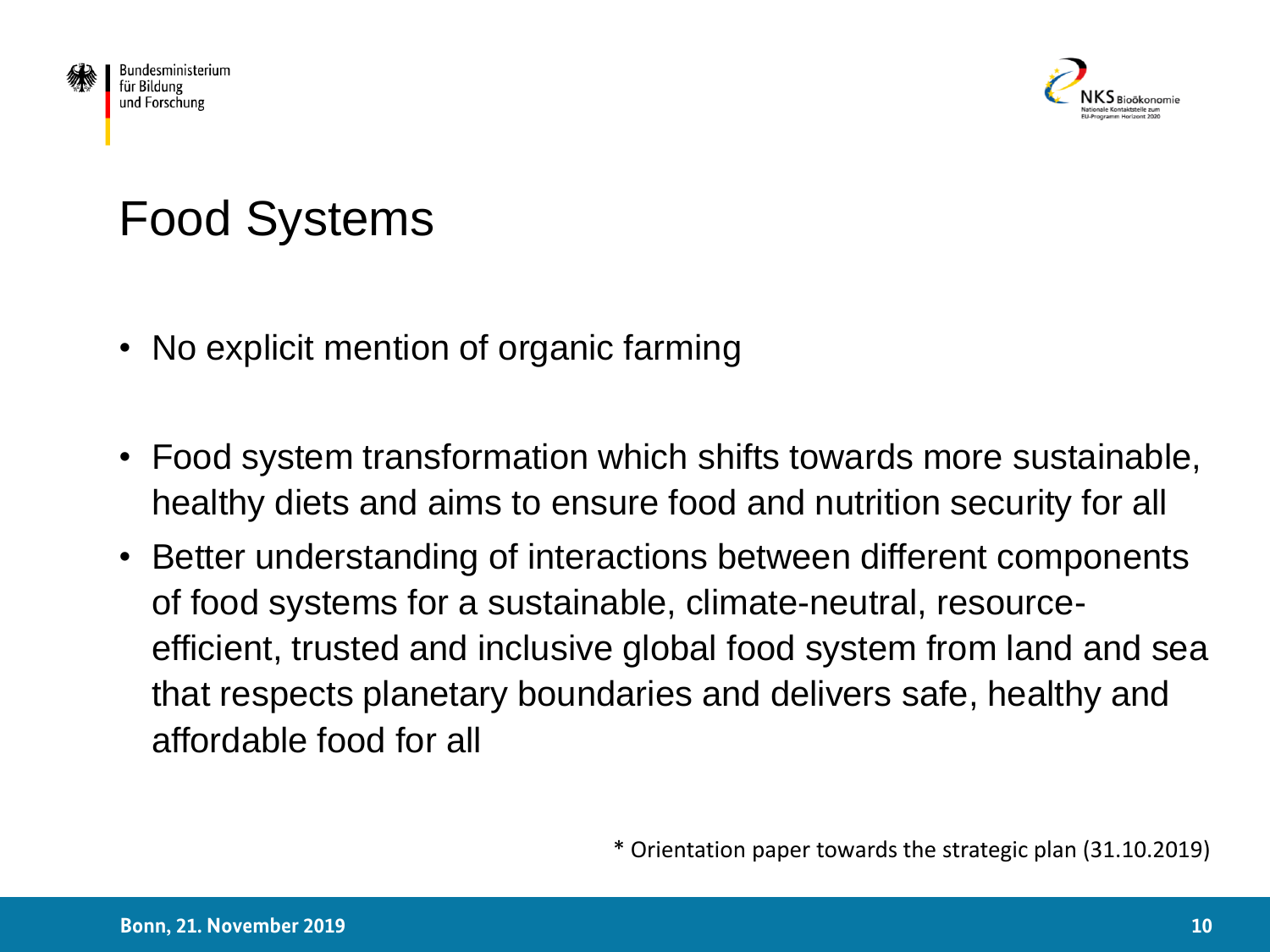



#### Timeline Horizon Europe **Autumn 2019**

• First meetings of five mission boards, online consultation, public consultation on planned institutionalised partnerships, R&I Days

#### **Winter/Spring 2020**

• Adoption of MFF, Adoption of European legislative package, Adoption of Strategic Plan (2021-2024) by new Commission

#### **2020**

• Drafting of first Horizon Europe Work Programme (2021-2022) on the basis of Strategic Plan

#### **2021**

• Start of Horizon Europe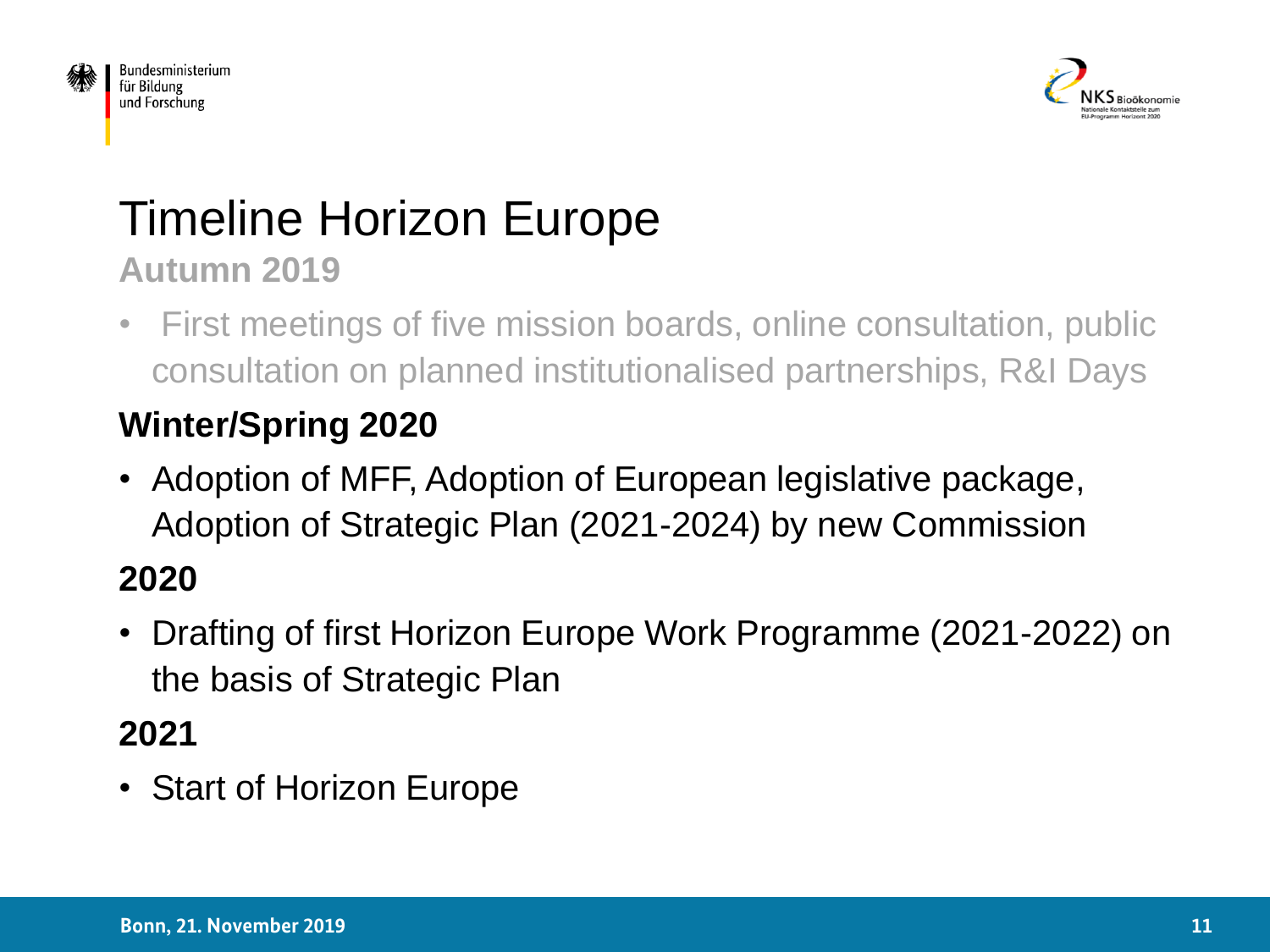



## Question 2

• What partnerships will there be in Horizon Europe, in particular regarding organic farming?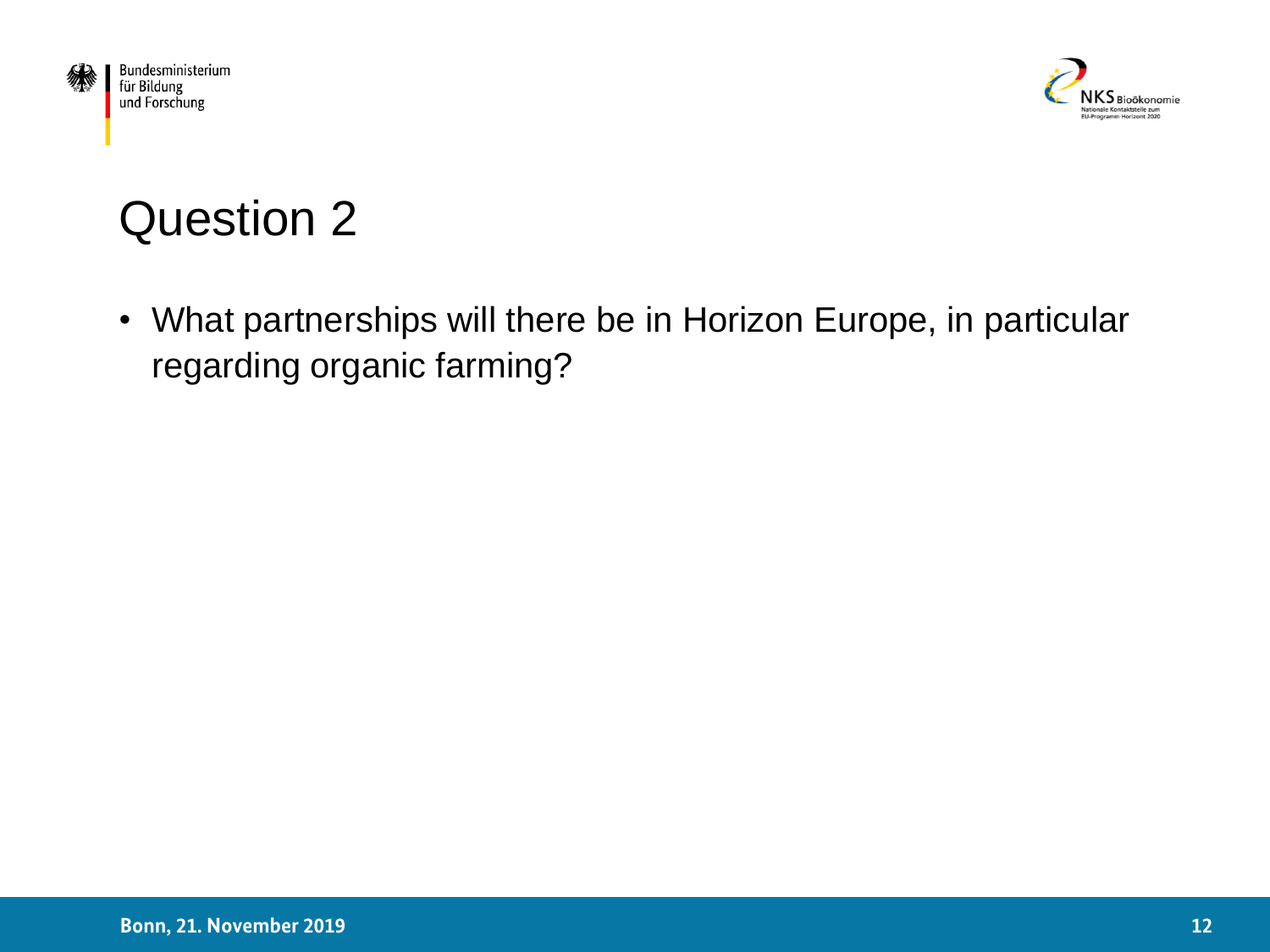



## New Partnership Philosophy

- Simpler: Structures are to be unified with three types: coprogrammed, co-funded or institutionalized
- Fewer: About half the number of those under Horizon2020
- Open: Attractive to more types of partners (e.g. end user organisations, NGOs or Foundations)
- Needs-tested: A partnership should only be considered if the issue cannot be tackled better by other measures, such as topics in work programmes
- Lifetime limited: An "Exit-Strategy" to phase a partnership out should be planned at the very inception of that partnership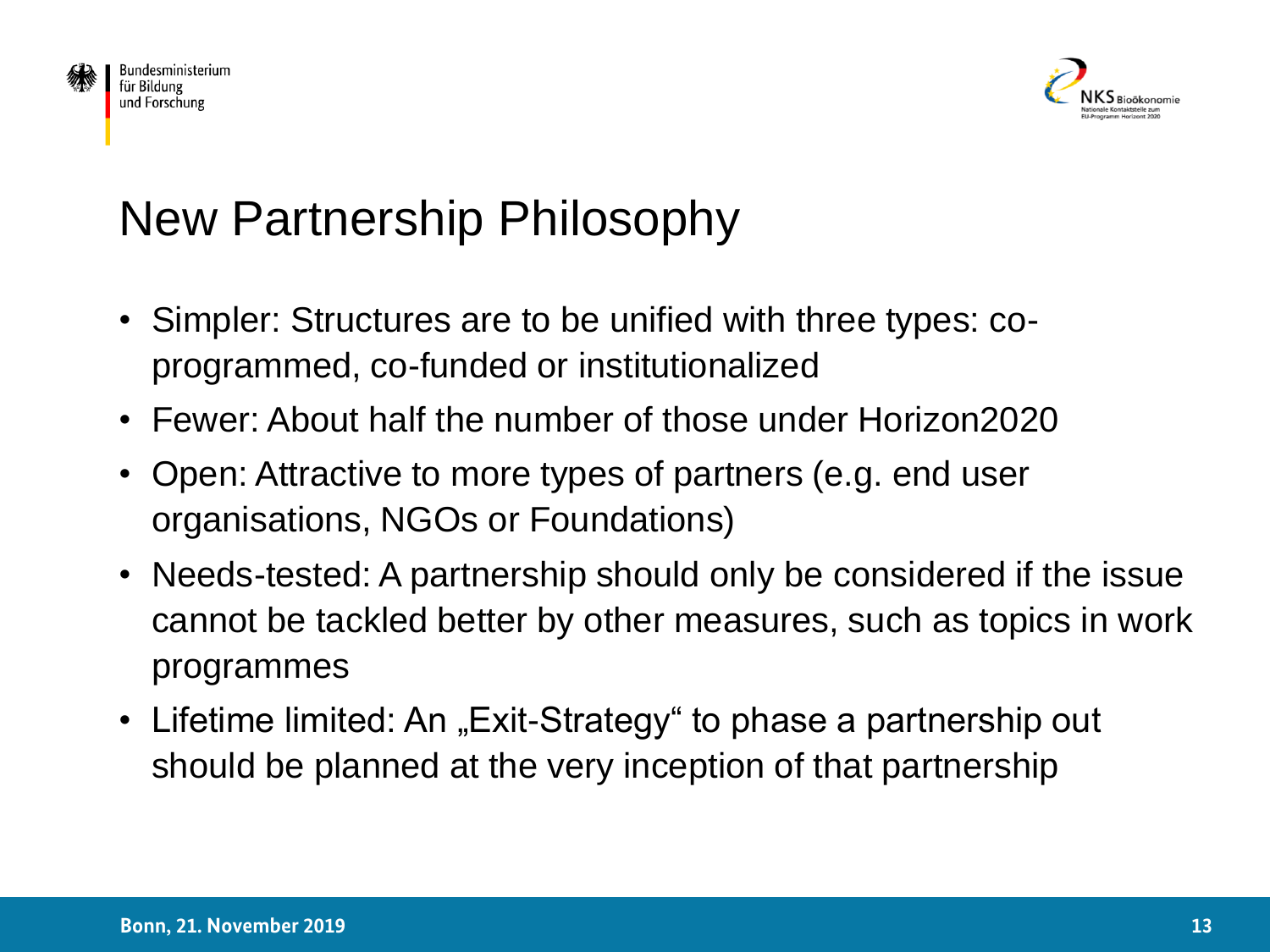



#### **Consequences**

- Horizon 2020 had approximately 28 partnerships relevant to the bioeconomy
- Eight partnerships are proposed for Cluster 6 (of 48 partnerships total) in Horizon Europe
- Several more partnerships had been proposed, but were not selected
- The commission is currently conducting an , ex-ante evaluation' of all proposed partnerships
- ERA-Nets are not part of the new partnerships and are to be abolished bit by bit (but DG Agri started three new ones in 2019)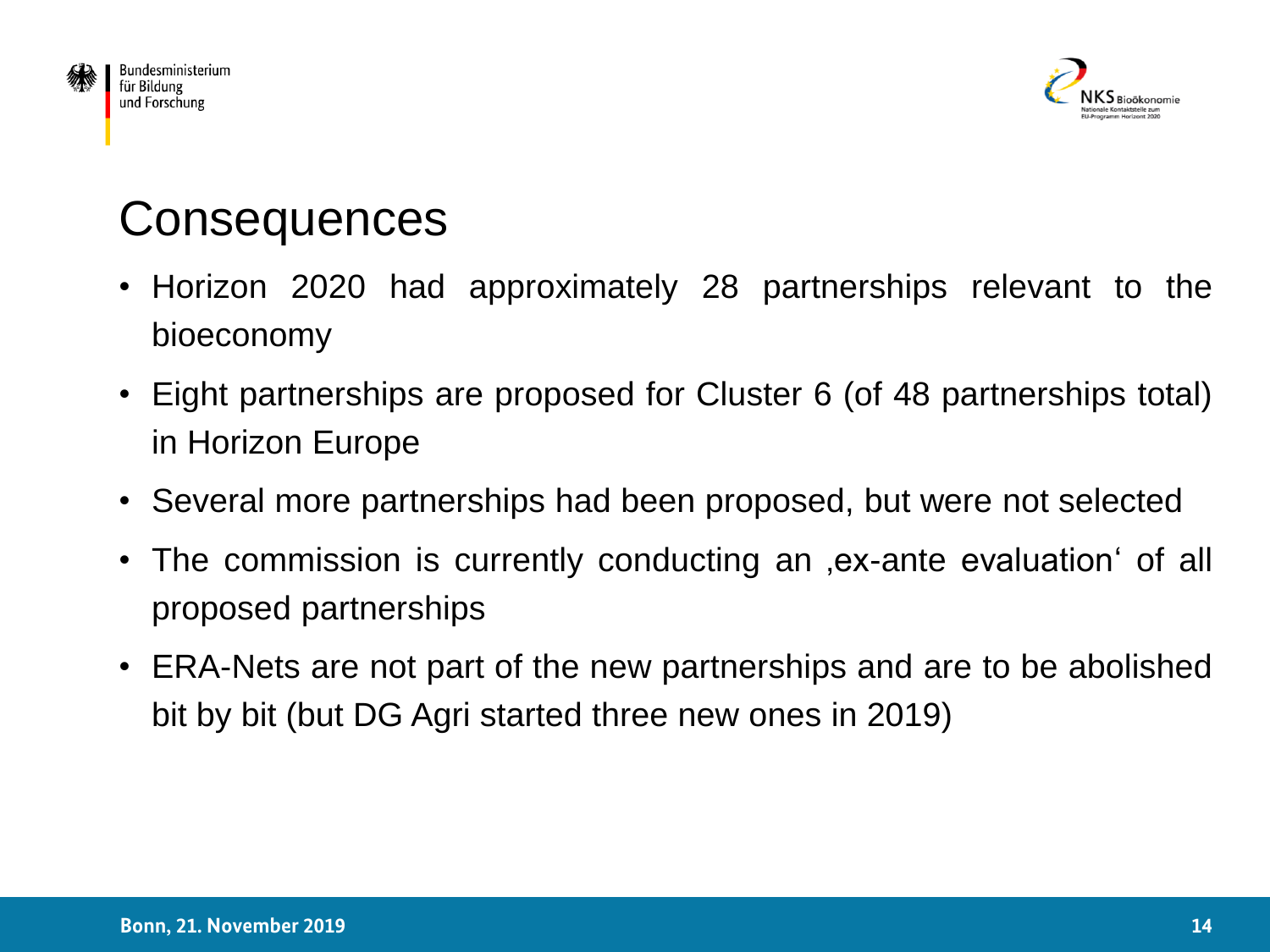



#### The implementation modes

- **Institutionalised**: in accordance with Art. 185 or 187
- **Co-programmed**: based on memoranda of understanding between COM and private or public partners; complementary R+I activities implemented separately by COM and partners
- **Co-funded**: based on grant agreement between COM and consortium of partners; call for proposals for co-fund actions in work programmes of Horizon Europe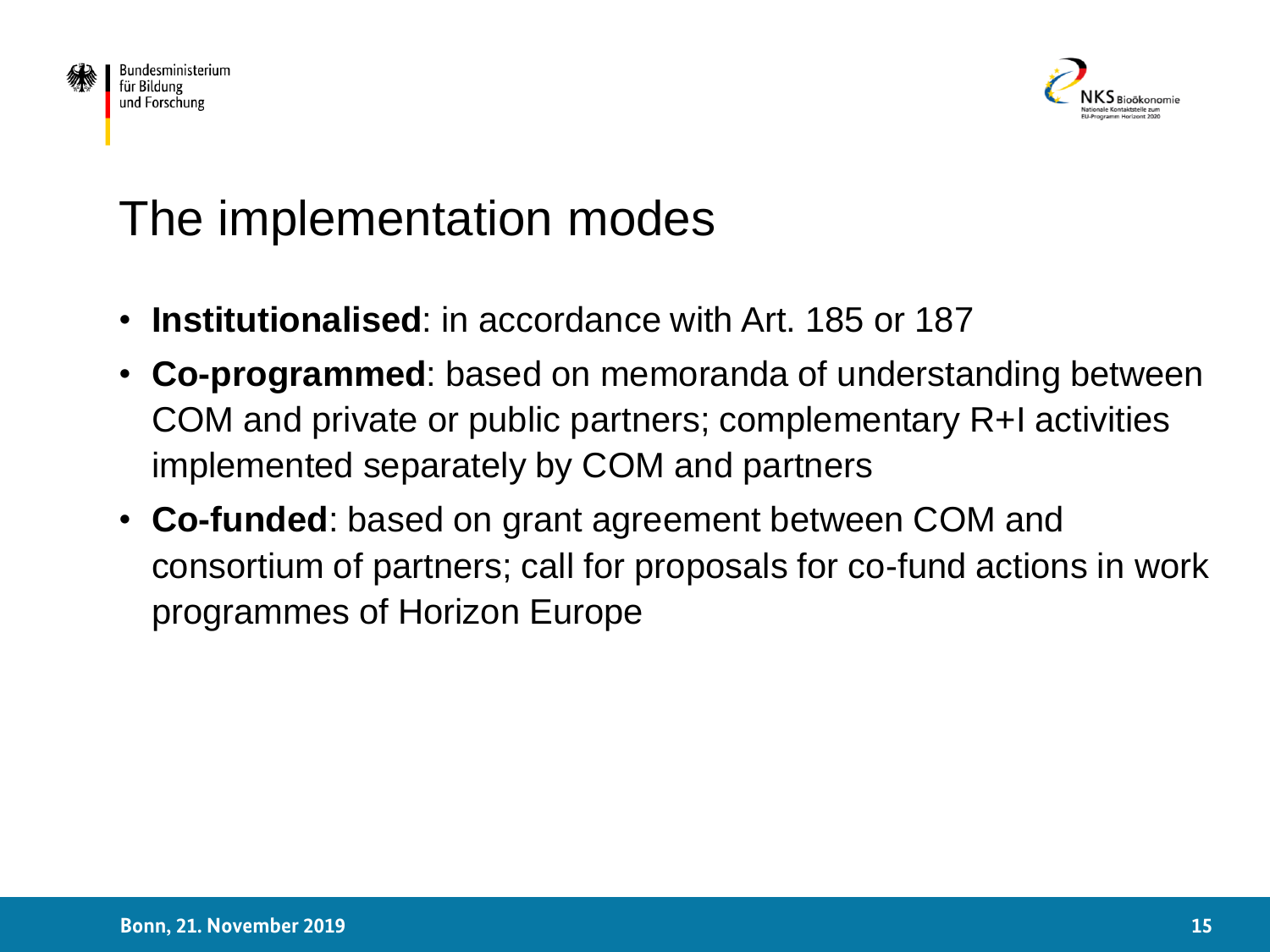



## List of Partnerships in Cluster 6

- Accelerating farming systems transition: agro-ecology living labs and research infrastructures
- Animal Health: Fighting infectious diseases
- Environmental Observation for a sustainable EU agriculture
- Rescuing biodiversity to safeguard life on Earth
- A climate neutral, sustainable and productive Blue Bioeconomy
- Safe and Sustainable Food Systems for People, Planet and Climate
- Circular bio-based Europe: Sustainable, inclusive and circular biobased solutions
- Water4All: Water security for the planet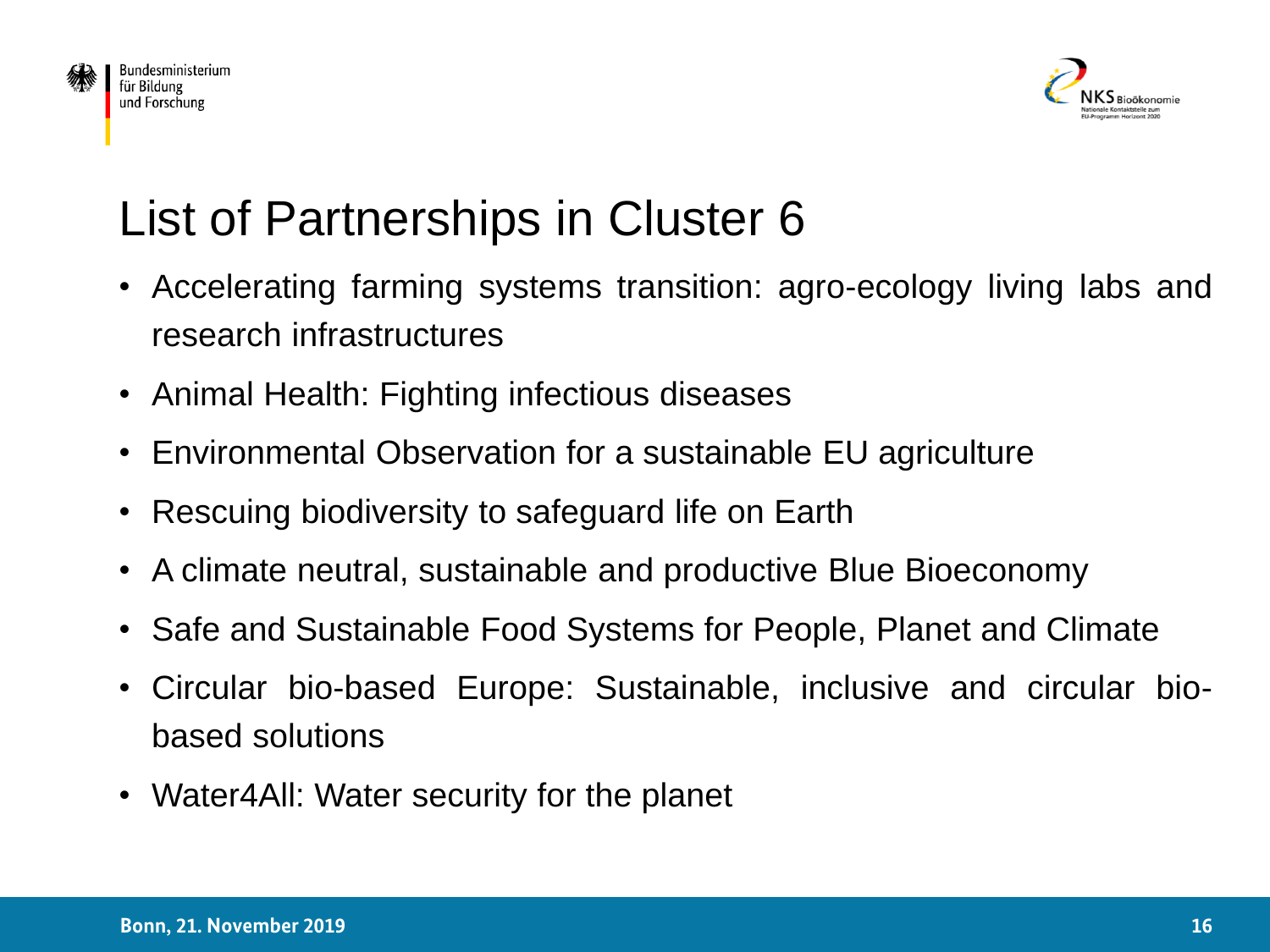



## List of Partnerships in Cluster 6

- Accelerating farming systems transition: agro-ecology living labs and research infrastructures
- Animal Health: Fighting infectious diseases
- Environmental Observation for a sustainable EU agriculture
- Rescuing biodiversity to safeguard life on Earth
- A climate neutral, sustainable and productive Blue Bioeconomy
- Safe and Sustainable Food Systems for People, Planet and Climate
- Circular bio-based Europe: Sustainable, inclusive and circular biobased solutions
- Water4All: Water security for the planet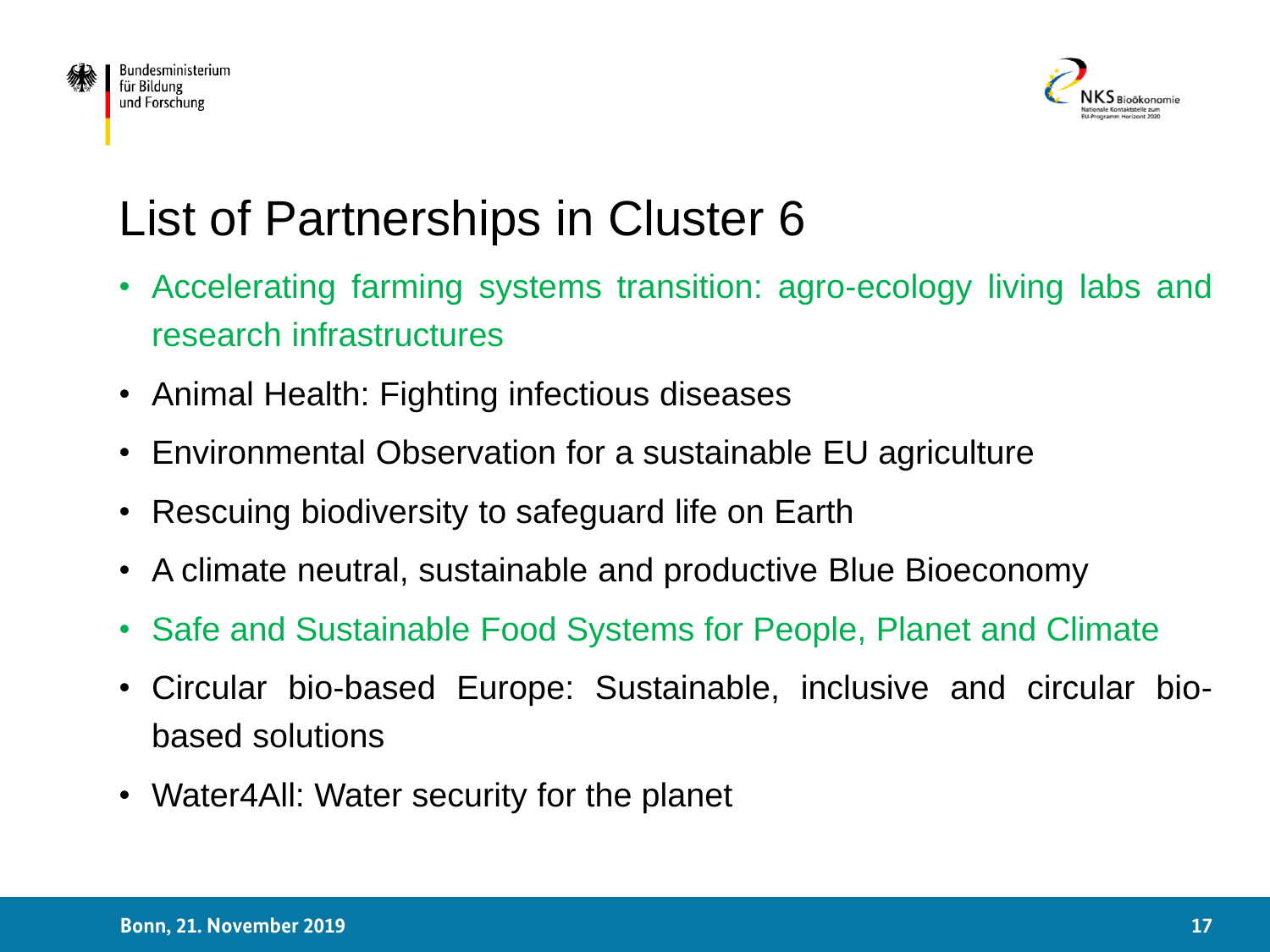



#### Accelerating farming systems transition: agroecology living labs and research infrastructures

- Description: Grasping short to long-term agroecological processes at landscape level, accelerating the transition towards sustainable climate and environment-friendly farming practices by boosting place-based innovations in a co-creative environment, fostering adoption of innovations by farmers and other actors
- Implementation mode: Co-funded
- Predecessors: n.a.
- Partners: MS/AC (RFOs, regional authorities)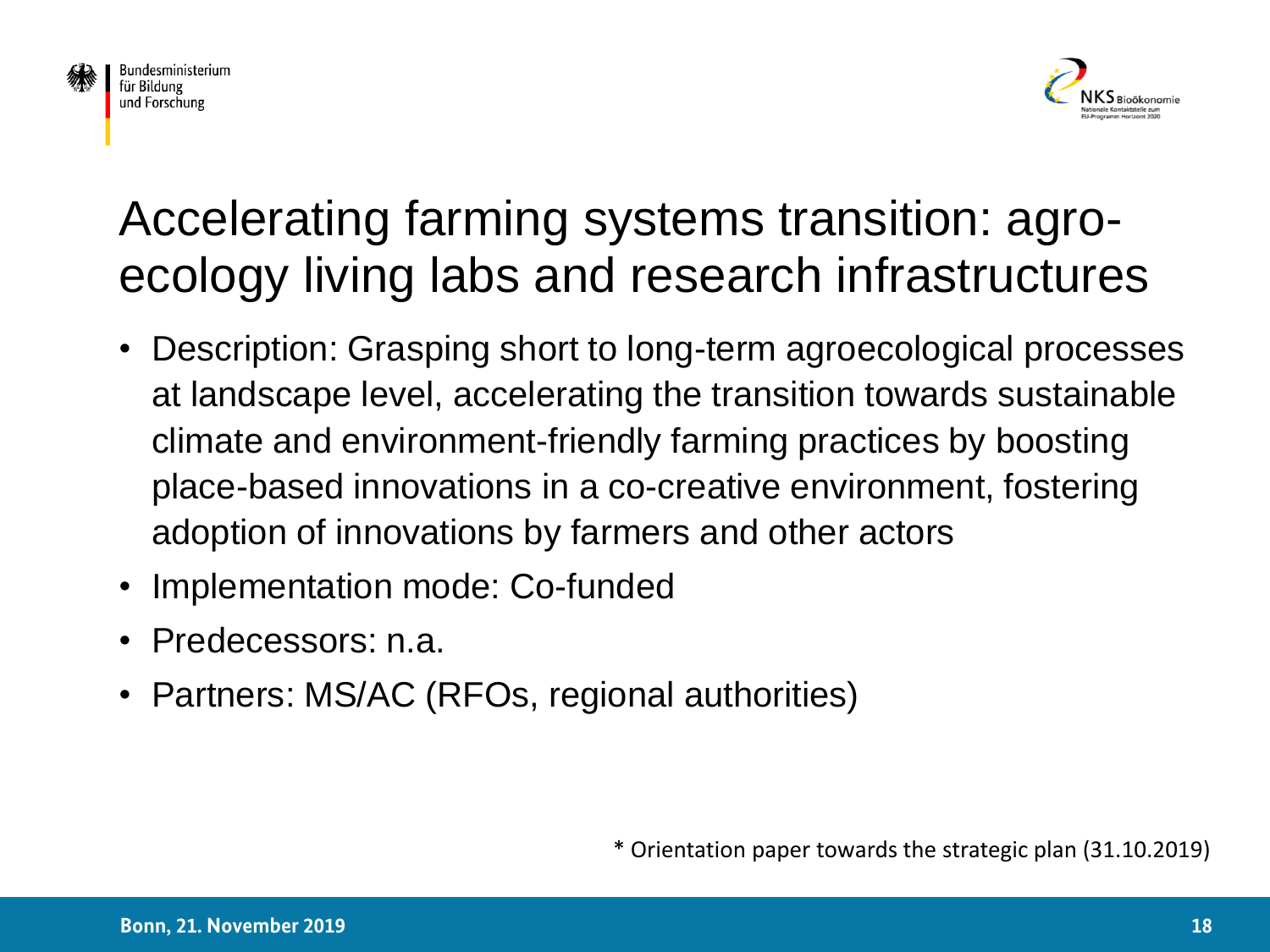





#### Safe and Sustainable Food Systems for People, Planet and Climate

- Description: Fixing our food system is central to transition to a Sustainable Europe by 2030 and key to meeting the IPCC climate targets and operating within key planetary boundaries. Deploy FOOD 2030 and deliver Food Safety System of the future, ensuring consumer trust, safety, quality and traceability
- Implementation mode: Co-programmed or Co-funded
- Predecessors: FACCE Surplus, ICT Agri2, Core-Organic, ERA-GAS, SUSAN, ERA-HDL, SusFood2
- Partners: MS/AC (research funders, national/regional authorities) EU agencies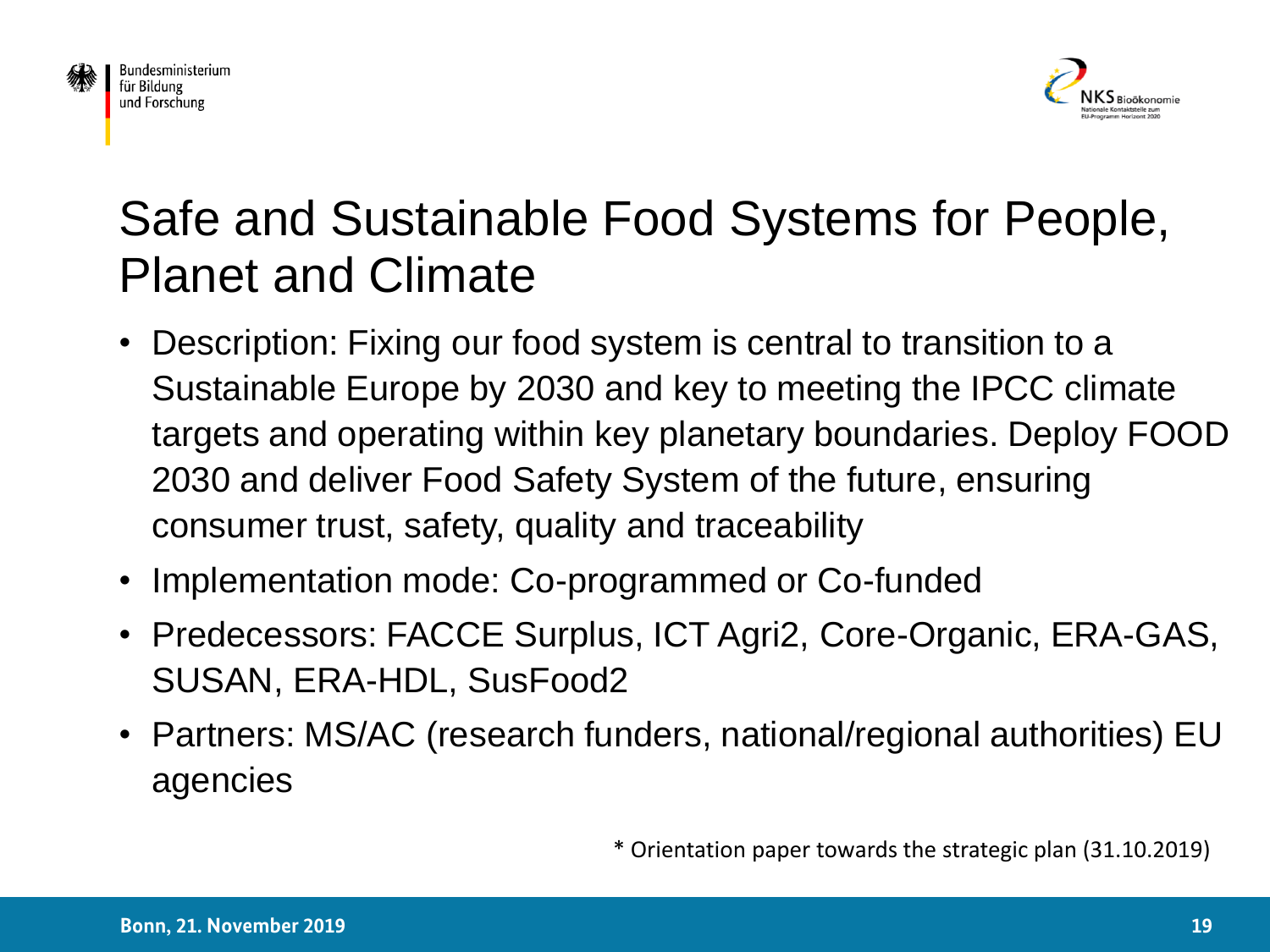



## **Conclusion**

- 48 partnerships in total
- 8 in Cluster 6
- 2 potentially of interest:
	- Agroecology
	- Food Systems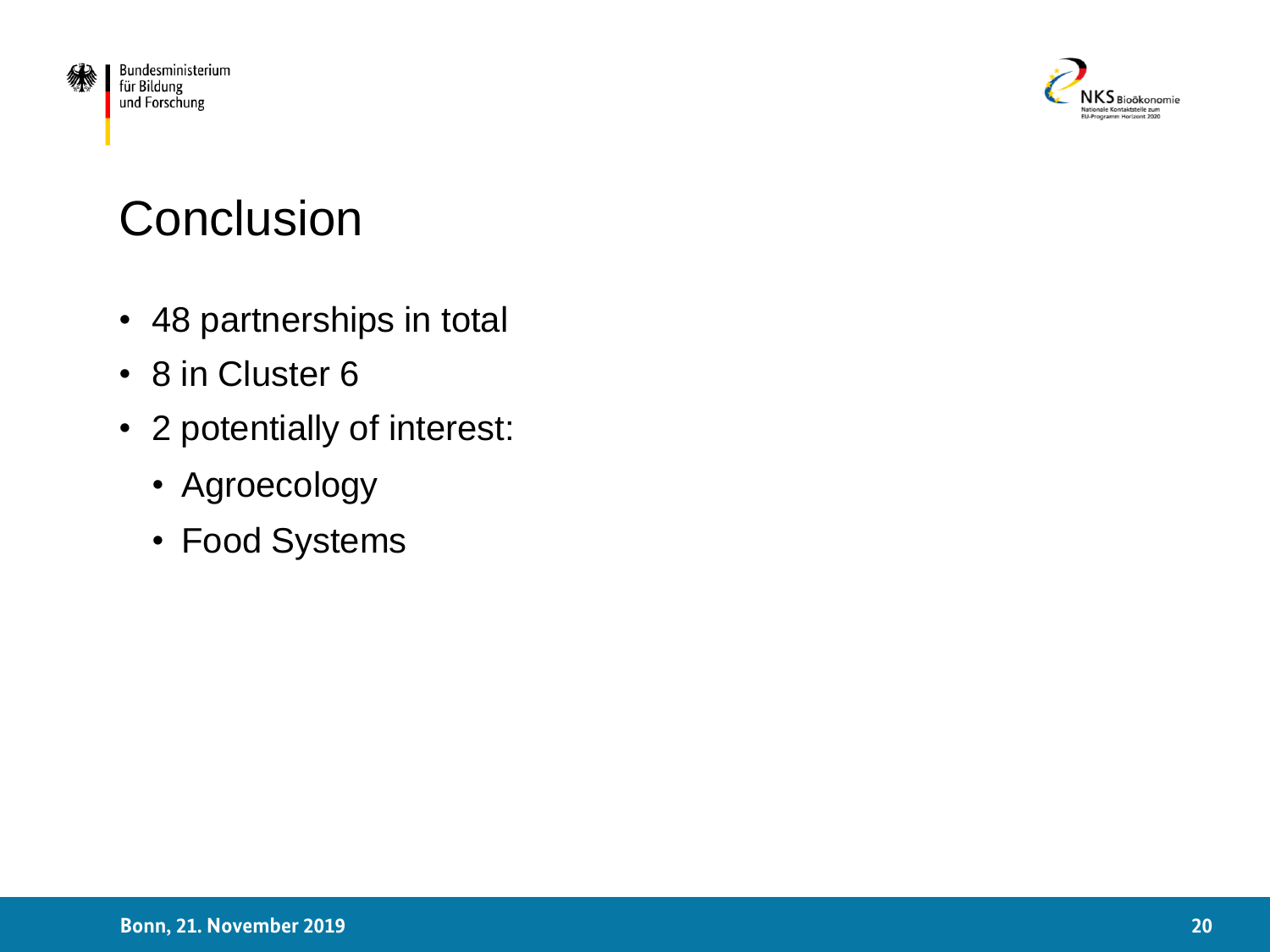



#### Question 3

• What options will existing partnerships have to continue?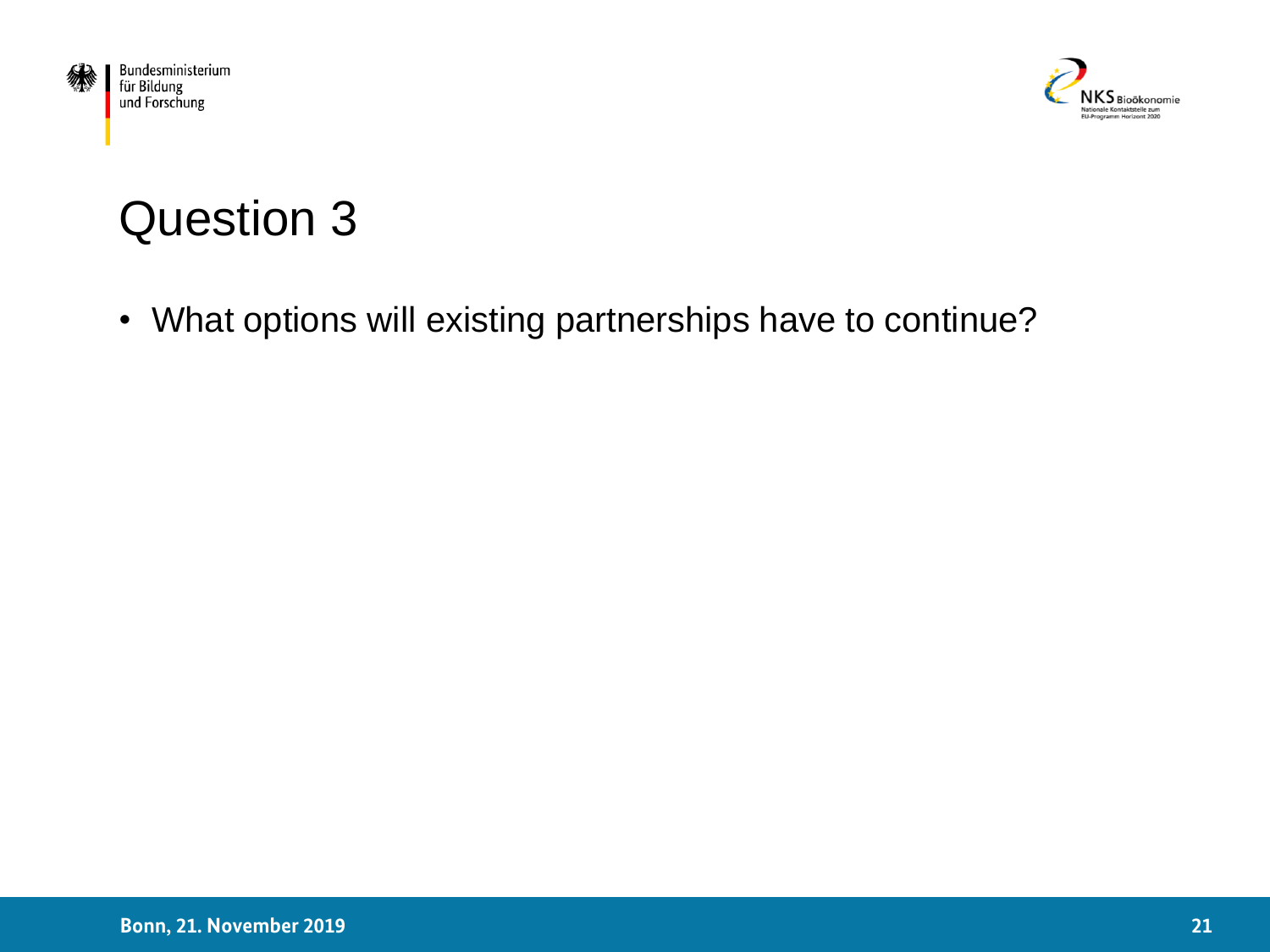



## How long can existing partnerships continue?

- no automatic stop when Horizon2020 stops, but gradual transition
- running ERA-Nets can continue for their full term
- renewals are unlikely (but three new ERA-nets started 2019!)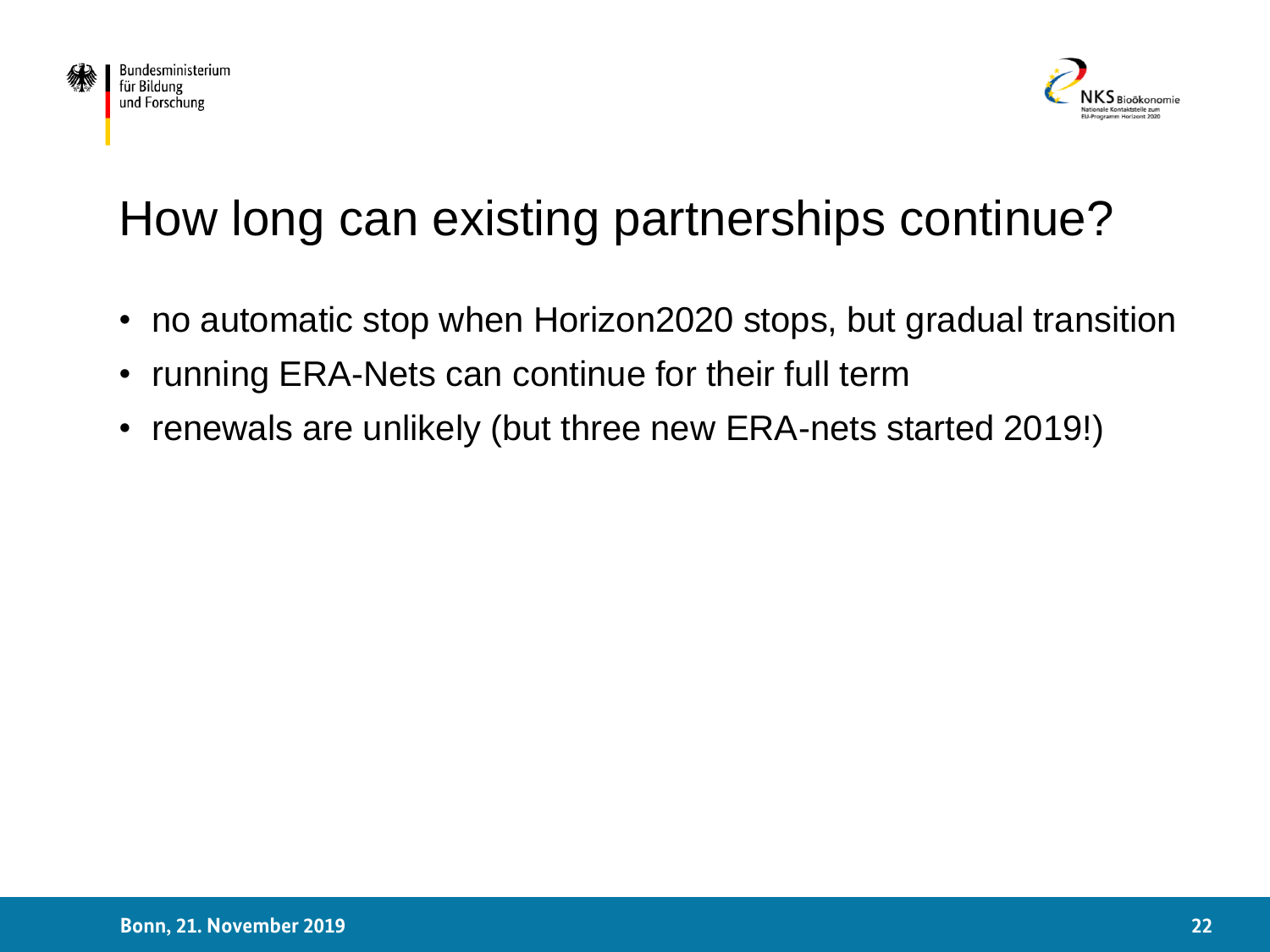



## **Options**

- 1. Phase out
- 2. Get involved in a new partnership
- 3. Lobby for a future partnership
- 4. Continue self-sustained
- 5. Continue self-sustained with CSA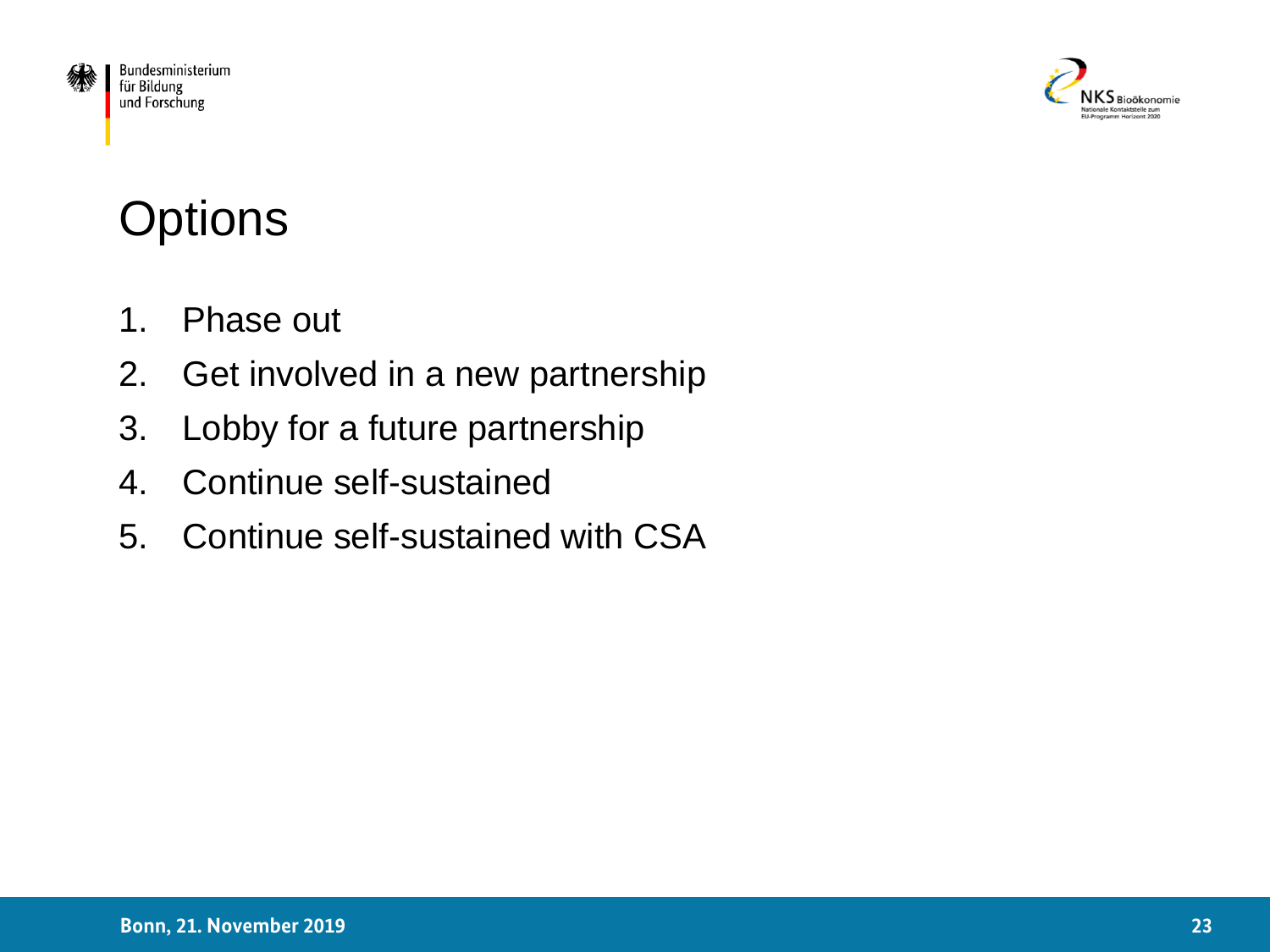



#### Option: Phase out

• The fall-back of no other option found or realised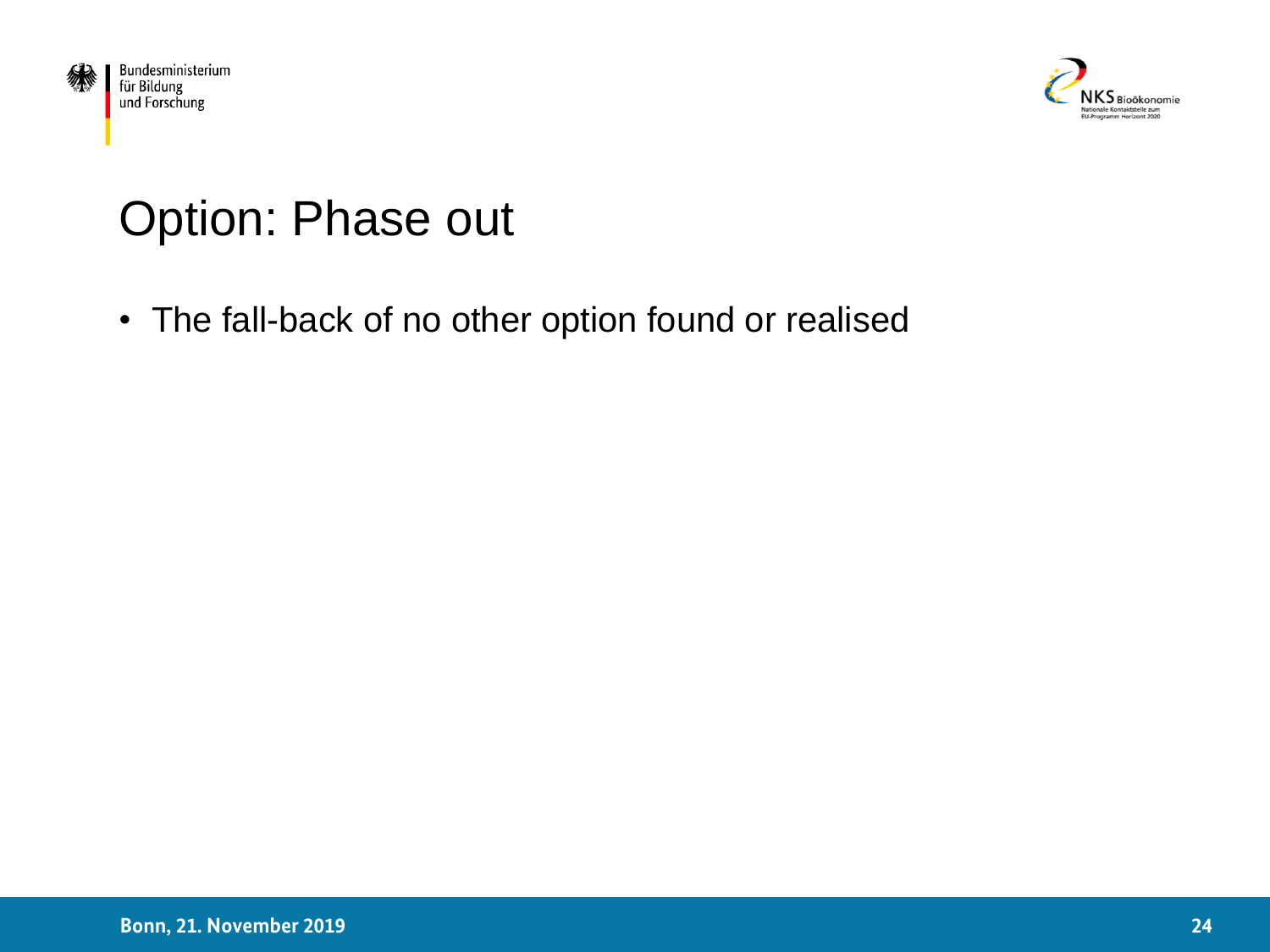



## Option: Get involved in a new partnership

- Become part of new partnership
- Means a different form of phasing out while becoming part of a larger whole
- Partnerships are taking shape now so if this is preferred option, watch that process closely and get involved where possible!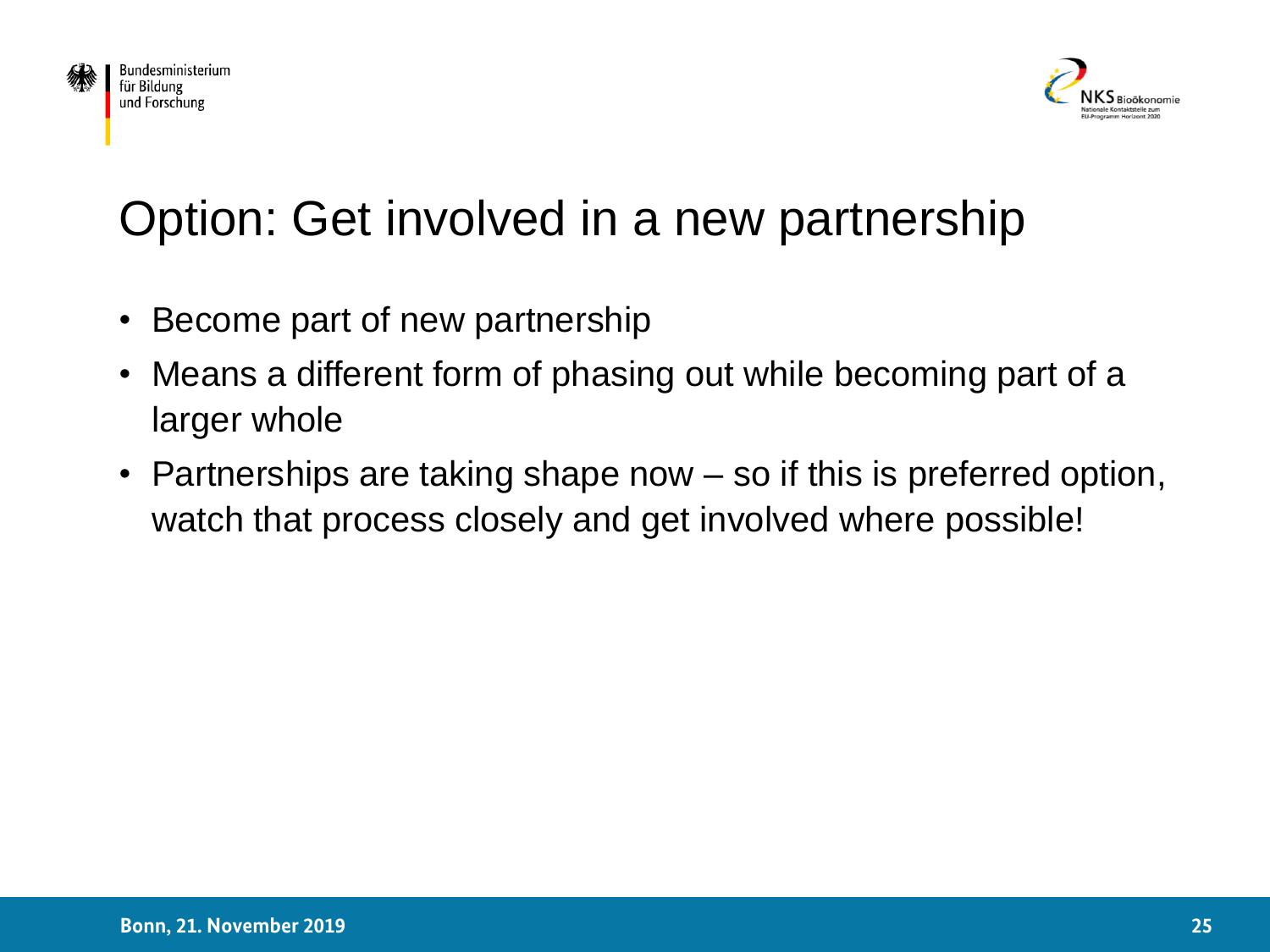



## Option: Lobby for future partnership

- The 48 are final for now
- In 4 years, with next strategic plan, some more might be started
- Number of new ones then likely to be limited, unless philosophy changes
- Likely to be highly competitive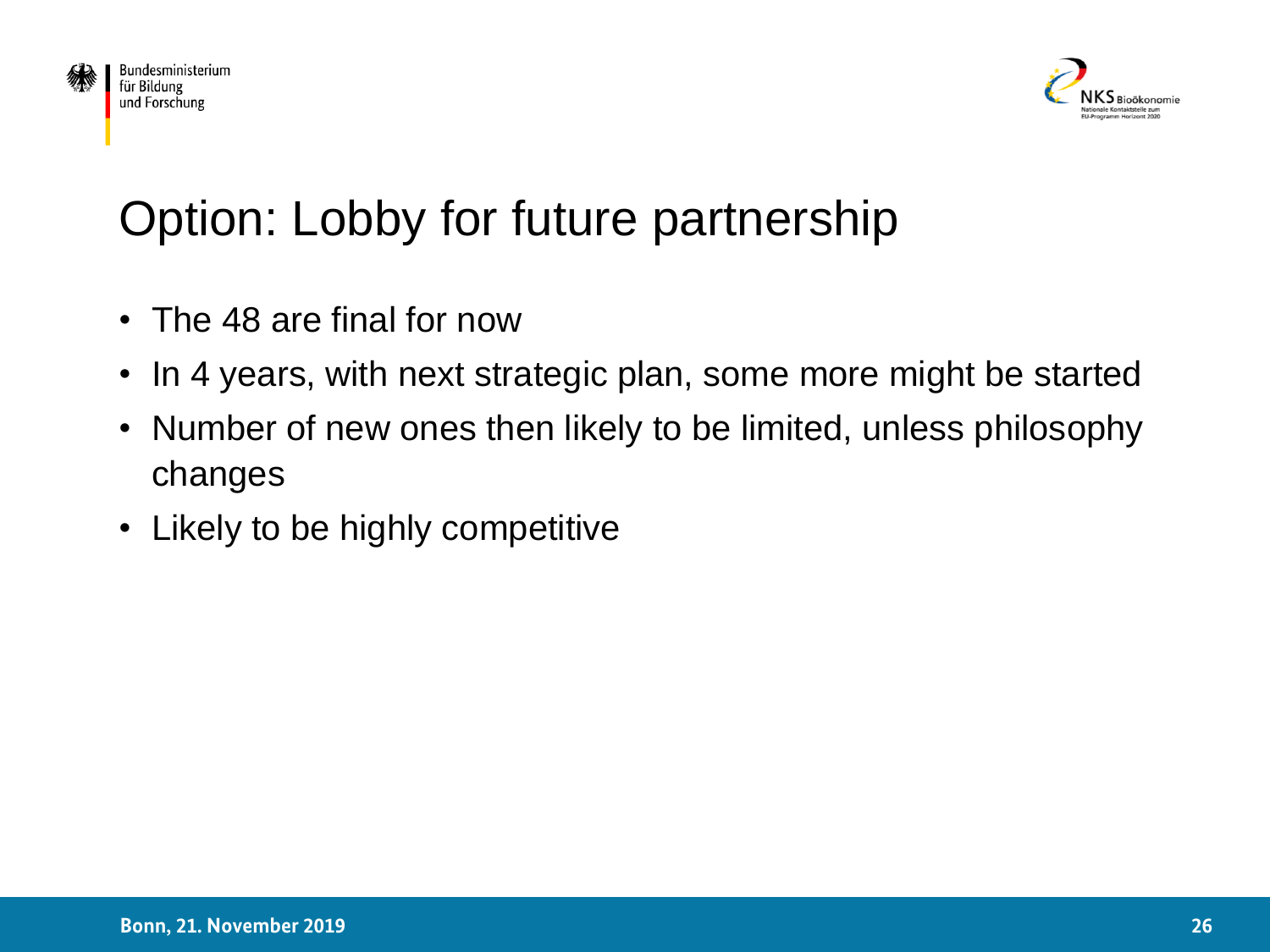



#### Option: Continue self-sustained

- If the partner nations commit, the partnership can continue apart from the Commission
- It will not be an official EU-Partnership under Horizon Europe but a multinational cooperation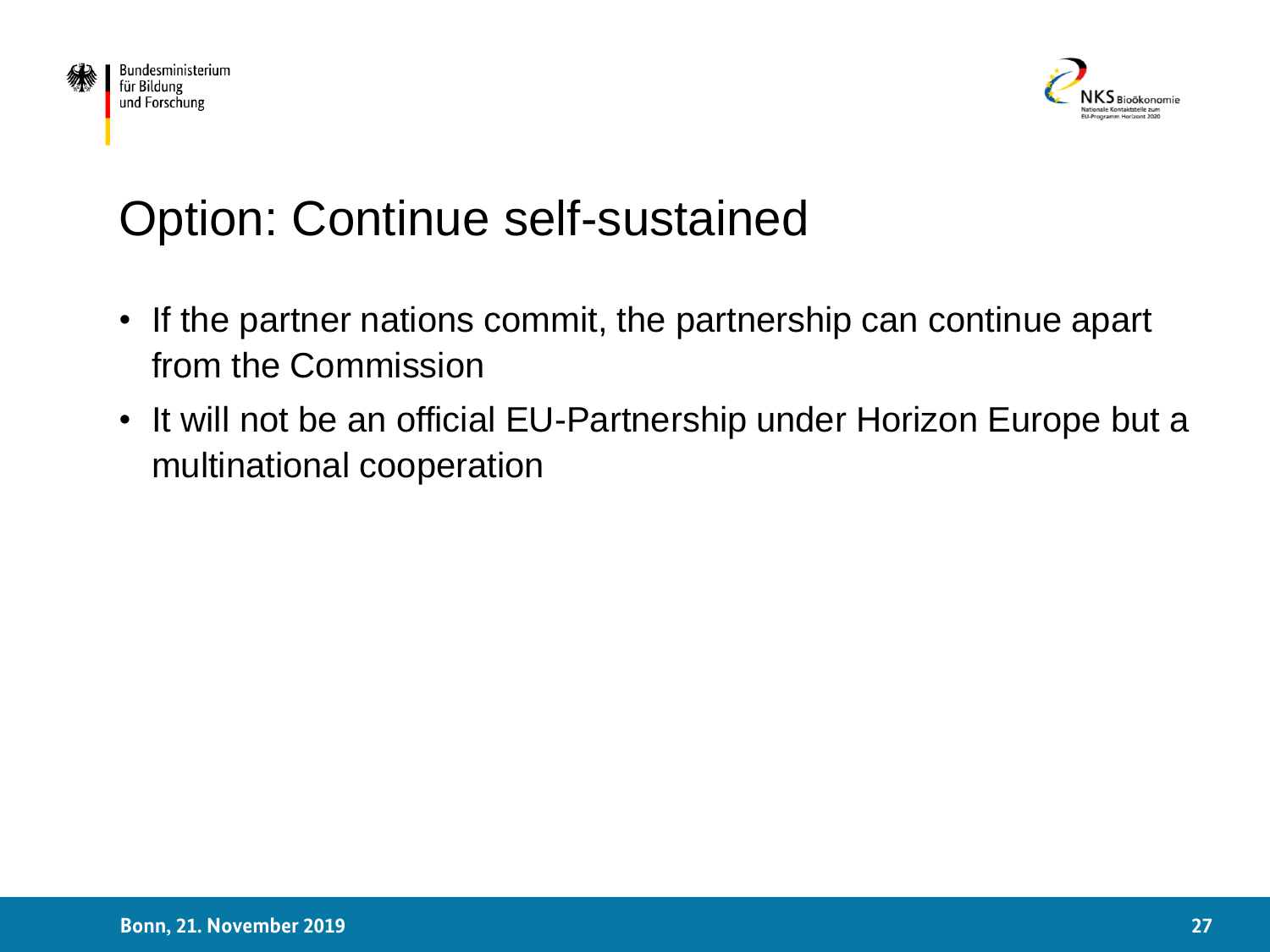



## Option: Continue self-sustained with CSA

- Commission has suggested possibility of getting CSAs for former ERA-Nets through work programmes
- Little information on how many, when, or how they will be chosen (probably "competitive, bottom-up")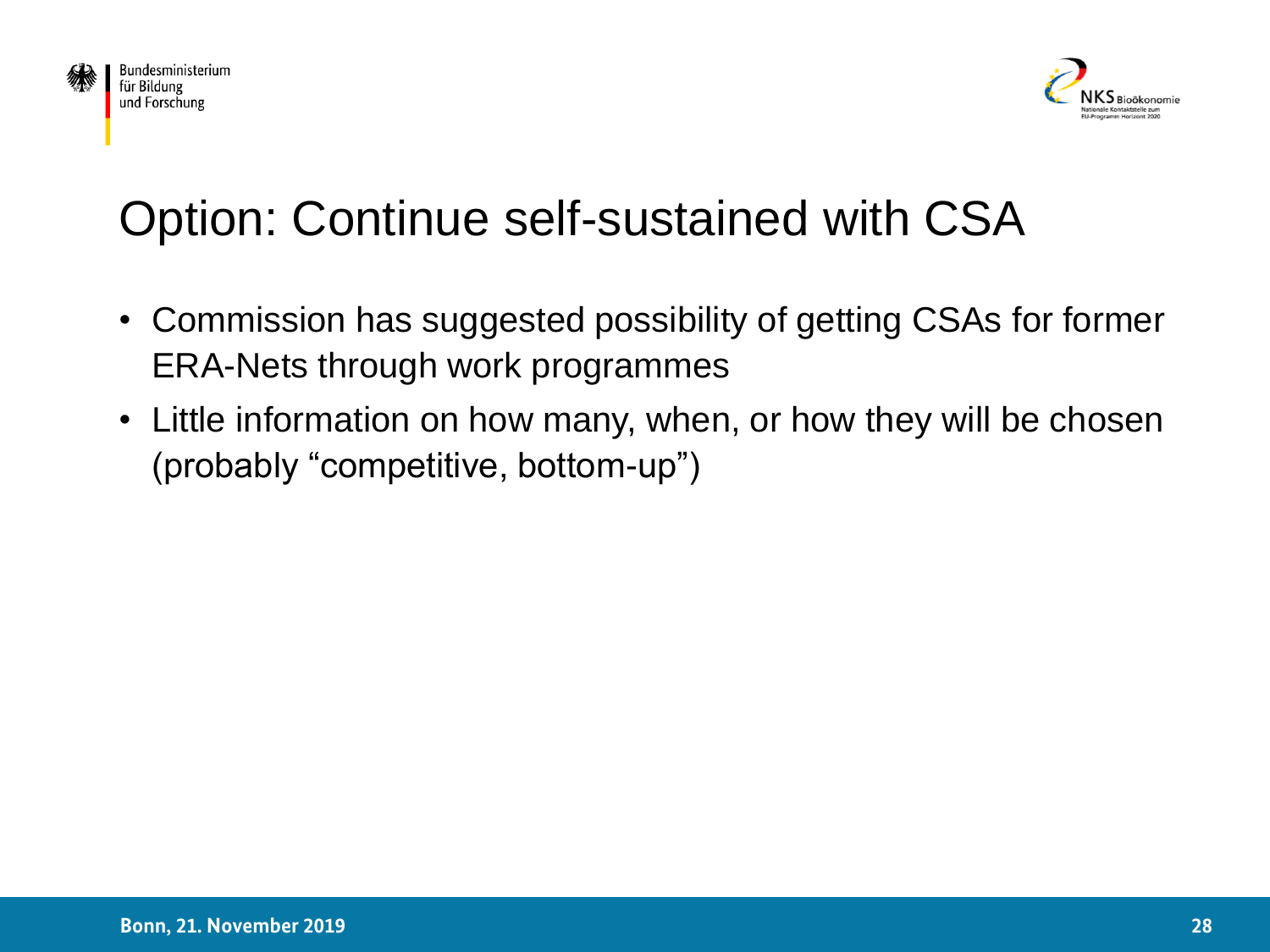



## **Conclusion**

- 1. Phase out the unattractive fall-back option
- 2. Get involved in the new partnerships get involved now!
- 3. Lobby for future partnership a very uncertain option
- 4. Continue self-sustained independent, requires commitment
- 5. Continue self-sustained with CSA don't bank on it, but consider it an optional plus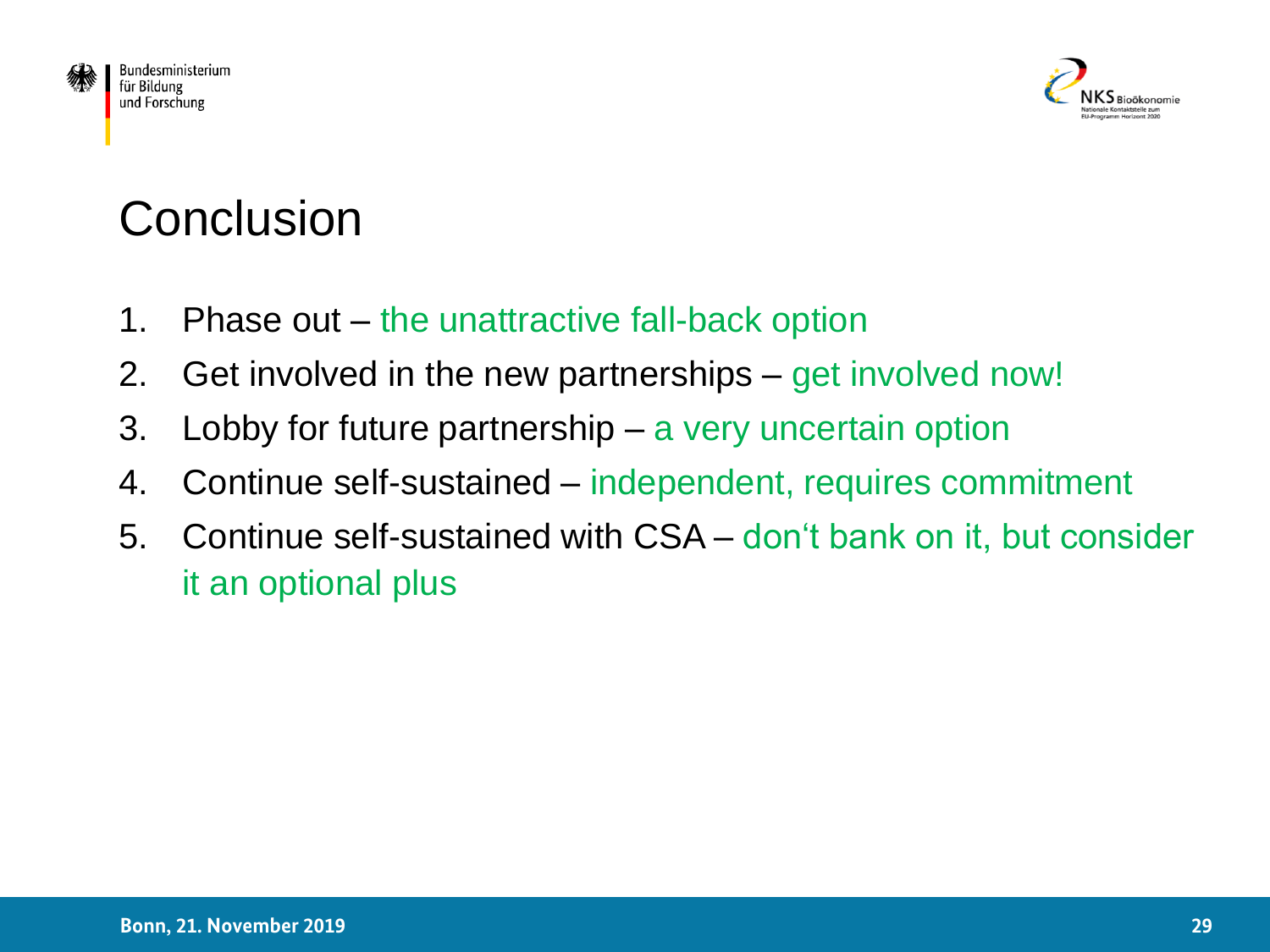



#### Ansprechpartner/-innen der NKS Bioökonomie

#### → Ansprechpartner/-innen Horizont Europa





| Ansprechpartner/-in        | <b>Telefon</b><br>$0228 - 3821 - $ | <b>E-Mail</b><br>@fz-juelich.de |
|----------------------------|------------------------------------|---------------------------------|
| Dr. David BUTLER MANNING   | $-1709$                            | d.butler.manning                |
| Sergi COSTA                | $-2137$                            | se.costa                        |
| Dr. Jill EBERT             | $-1706$                            | j.ebert                         |
| <b>Stefanie KLUGE</b>      | $-1037$                            | s.kluge                         |
| Dr. Christiane KUMMER      | $-1694$                            | c.kummer                        |
| DR. Wiebke MÜLLER          | $-3017$                            | wi.mueller                      |
| Dr. Rolanda O'CONNOR       | $-1046$                            | r.o.connor                      |
| Dr. Michaela PÖTER         | $-1707$                            | m.poeter                        |
| <b>Dr. Rolf STRATMANN</b>  | $-1981$                            | r.stratmann                     |
| Dr. Alexandros THEODORIDIS | $-1698$                            | a.theodoridis                   |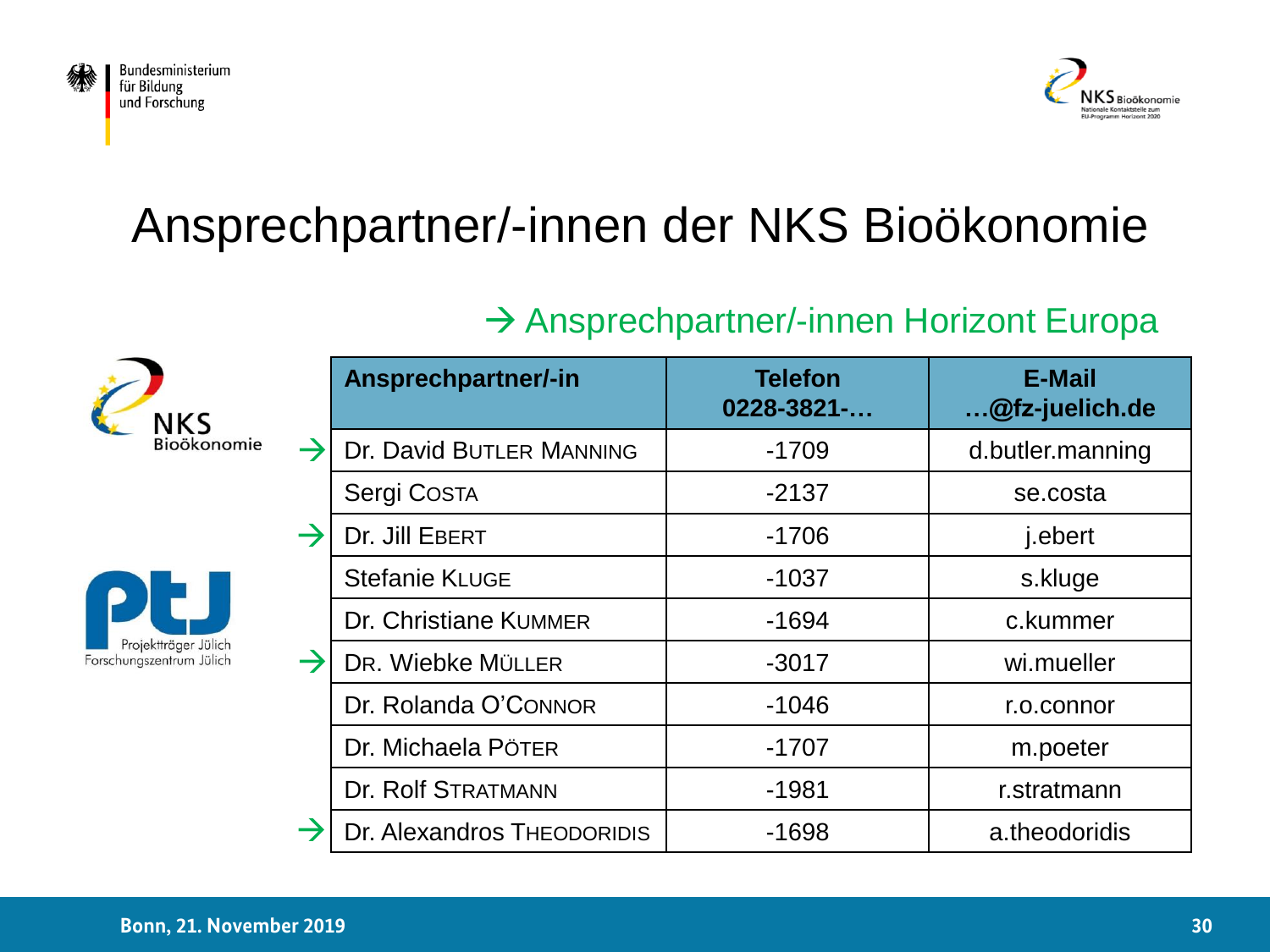



#### Unser Service ist kostenlos und vertraulich

#### **Wiebke Müller**

#### **Nationale Kontaktstelle Bioökonomie in der Nationalen Kontaktstelle Lebenswissenschaften**

Bürogemeinschaft PtJ / DLR PT

Heinrich-Konen-Str. 1 (Postadresse) Heinrich-Konen-Str. 5 (Besucheradresse) 53227 Bonn

> Tel.: 0228 3821-3017 E-Mail: [wi.mueller@fz-juelich.de](mailto:wi.mueller@fz-juelich.de)

**[nks-lebenswissenschaften@dlr.de](mailto:nks-lebenswissenschaften@dlr.de) [www.nks-lebenswissenschaften.de](http://www.nks-lebenswissenschaften.de/)**